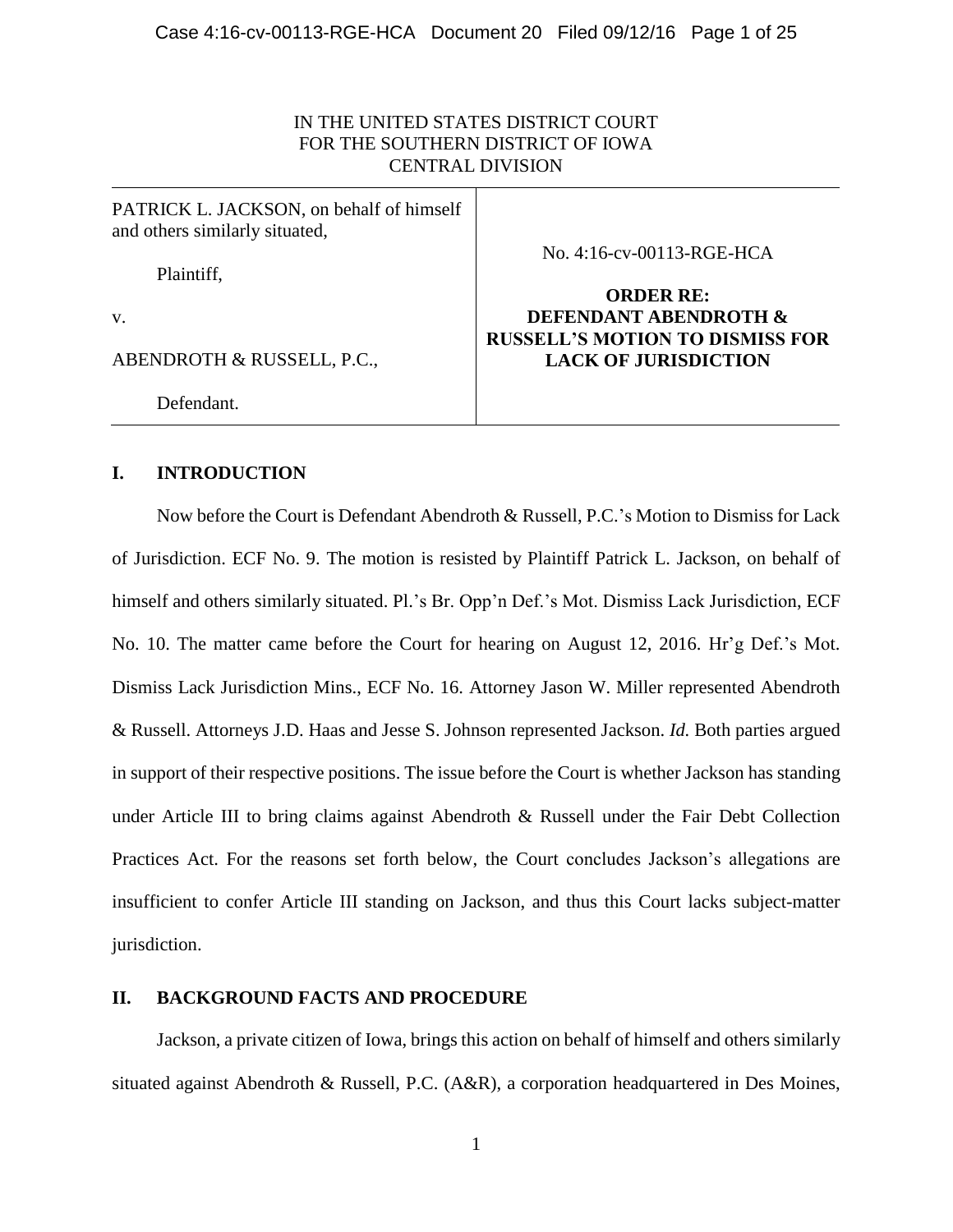# Case 4:16-cv-00113-RGE-HCA Document 20 Filed 09/12/16 Page 2 of 25

under the Fair Debt Collection Practices Act (FDCPA). Jackson alleges certain debt collection letters sent by A&R to him and other consumers residing in Iowa violated the FDCPA. *See* 15 U.S.C. § 1692 (2012 & Supp.2015).

At some time prior to this action, Capital One Bank hired A&R to recover a monetary debt owed by Jackson. Compl. ¶ 15, ECF No. 1. In early 2016, Jackson received a letter from A&R. *Id.* ¶ 20. The two-page letter, dated January 19, 2016, was the first communication between Jackson and A&R. *Id.* ¶ 21. It both informs Jackson of his debt and demands payment. *See* Compl. Ex. A, ECF No. 1-1. The letter states that "[A&R] represents CAPITAL ONE BANK (USA), N.A. concerning the above matter" and lists the bank's Virginia address, an account number, and the "Total Amount Due" at the top of the first page. *Id.* at 2. The rest of the letter states, in pertinent part:

## **FEDERAL FAIR DEBT COLLECTION PRACTICES ACT NOTIFICATION**

Unless the consumer, within 30 days after receipt of the notice, disputes the validity of the debt, or any portion thereof, the debt will be assumed to be valid by the debt collector. If the consumer notifies the debt collector in writing within the thirty-day period that the debt, or any portion thereof, is disputed, the debt collector will obtain verification of the debt or a copy of a judgment against the consumer (if applicable) and a copy of such verification or judgment will be mailed to the consumer by the debt collector. Upon the consumer's request within the thirty-day period, the debt collector will provide the consumer with the name and address of the original creditor, if different from the current creditor. This communication is from a debt collector. This is an attempt to collect a debt and any information obtained will be used for that purpose.

### **IOWA NOTICE OF RIGHT TO CURE DEFAULT**

You are now in default on this credit transaction. You have a right to correct this default until **February 19, 2016**. If you do so, you may continue with the contract as though you did not default. Your default consists of failure to pay on the above account where credit was extended. Correction of the default: To correct the default you must pay **\$15,758.62** on or before **February 19, 2016**. If you do not correct your default by the date stated above, your creditor may exercise its rights against you under the law. If you default again in the next year, your creditor may exercise its rights without sending you another notice like this one.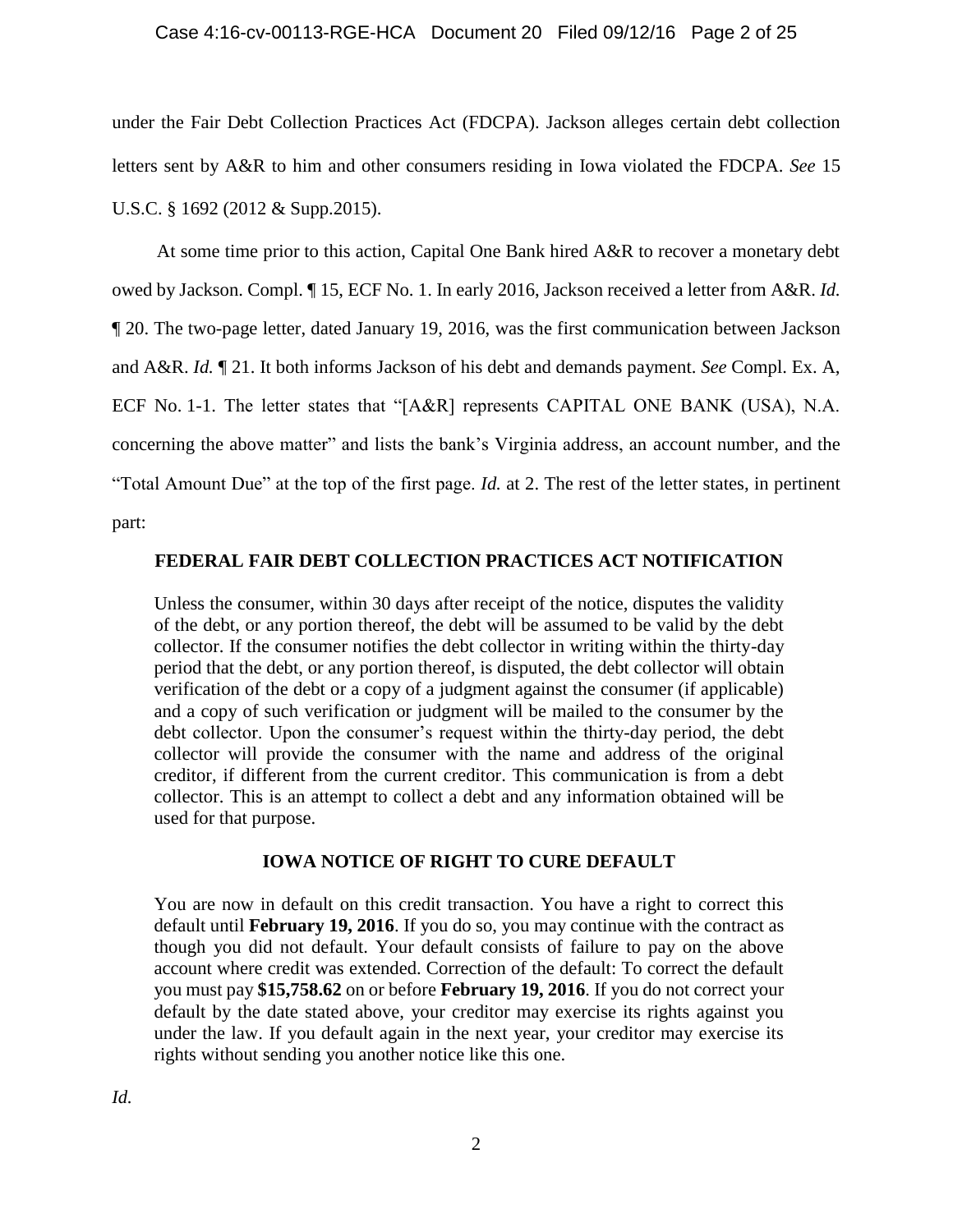#### Case 4:16-cv-00113-RGE-HCA Document 20 Filed 09/12/16 Page 3 of 25

Jackson contends the letter violated the FDCPA because it did not contain two separate informational disclosures mandated by 15 U.S.C. § 1692g. ECF No. 1 ¶ 7. In Count I, Jackson argues the letter violates 15 U.S.C. § 1692g(b) by demanding payment of his debt before the closure of the thirty-day statutorily-mandated validation window. *Id.* ¶¶ 43–48. Section 1692g of the FDCPA provides consumers the right to validate their debt within thirty days after receiving notice of their FDCPA rights from a debt collector. 15 U.S.C. § 1692g(a)–(b). The letter Jackson received from A&R demands payment by February 19, 2016—approximately thirty days after the date printed on the letter—rather than thirty days after Jackson received the letter. ECF No. 1-1 at 2. Thus, the letter demands payment before the thirty-day validation window expires. According to Jackson, this served to "overshadow[ ] and/or was inconsistent with the disclosure of [his] right to dispute the [d]ebt or to request the name and address of the original creditor." ECF No. 1 ¶ 47. In Count II, Jackson argues the letter violates 15 U.S.C.  $\S$  1692g(a)(5) by failing to properly disclose the proper means for verifying the identity of the original creditor of his alleged debt specifically, that Jackson was supposed to make such a request in writing. *Id.* ¶¶ 49–56. Jackson seeks class certification and an order "[e]njoining [A&R] from future violations of [the FDCPA] with respect to [Jackson] and the class," as well as an award for statutory damages, attorneys' fees and costs, and interest. *Id.* at 11–12.

On June 15, 2016, A&R filed the Motion to Dismiss for Lack of Jurisdiction. A&R argues Jackson's claims under the FDCPA lack Article III standing because the claims fail to properly allege "a concrete injury-in-fact particular to him." ECF No. 9-1 at 14. Relying on the United States Supreme Court decision of *Spokeo, Inc. v. Robins*, 136 S. Ct. 1540 (2016), A&R contends claims based solely on "bare procedural violations" of a federal statute are insufficient to confer standing. ECF No. 9-1 at 1. A&R argues that under *Spokeo*, Jackson's "bare allegation" that A&R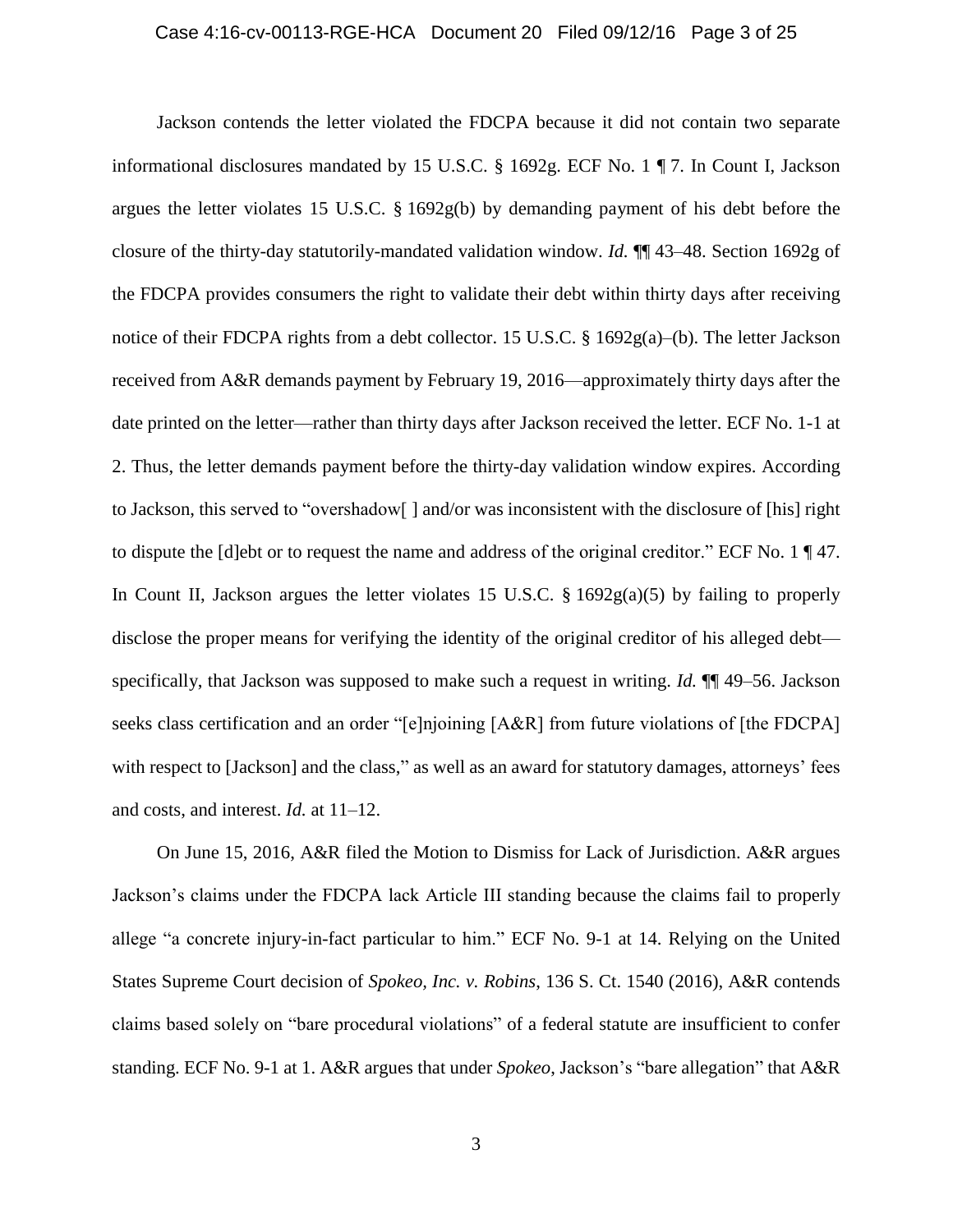#### Case 4:16-cv-00113-RGE-HCA Document 20 Filed 09/12/16 Page 4 of 25

violated the FDCPA and his claim for statutory damages fails to constitute a "concrete harm" sufficient for standing purposes. *Id.* at 9–13.

Jackson maintains that *Spokeo* did nothing to change federal standing requirements and cites two pre-*Spokeo* cases from the Eighth Circuit to support a finding of standing here. <sup>1</sup> ECF No. 10 at 5–10. Jackson argues *Spokeo* merely reinforced the notion that a plaintiff satisfies the Article III injury-in-fact requirement "so long as a claimed injury is both concrete and particularized." *Id.* at 10. He contends the Supreme Court was careful to reaffirm that intangible harms, such as a violation of a statute's procedures alone, can in some circumstances constitute an injury in fact under Article III. *Id.* at 11–13. Jackson asserts the statutory harm he suffered through A&R's violation of the FDCPA constitutes such a cognizable injury. *Id.* at 13–21. A&R counters that violations of the FDCPA do not "automatically" establish an injury in fact or standing. Def.'s Reply Br. Supp. Mot. Dismiss 2–5, ECF No. 12.

## **III. LEGAL STANDARD**

 $\overline{a}$ 

A&R asserts Jackson's claims must be dismissed for want of subject-matter jurisdiction, pursuant to Federal Rule of Civil Procedure 12(b)(1). *See Faibisch v. Univ. of Minn.*, 304 F.3d 797, 801 (8th Cir. 2002) ("[I]f a plaintiff lacks standing, the district court has no subject matter jurisdiction."). The party invoking federal jurisdiction bears the burden of establishing standing. *United States v. One Lincoln Navigator 1998*, 328 F.3d 1011, 1013 (8th Cir. 2003). In considering whether a party has standing, the Court "must accept as true all material allegations of the

<sup>1</sup> Jackson cites *Hammer v. Sam's East, Inc.*, 754 F.3d 492 (8th Cir. 2014), *cert. denied*, 135 S. Ct. 1175 (2015), and *Charvat v. Mutual First Federal Credit Union*, 725 F.3d 819 (8th Cir. 2013), *cert. denied*, 134 S. Ct. 1515 (2014). The Eighth Circuit has recently recognized, however, that the standing analyses in these decisions do not survive *Spokeo*. *Braitberg v. Charter Commc'ns, Inc.*, No. 14–1737, 2016 WL 4698283, at \*4 (8th Cir. Sept. 8, 2016) ("In *Spokeo* . . . the Supreme Court . . . superseded our precedent in *Hammer* and *Charvat*.").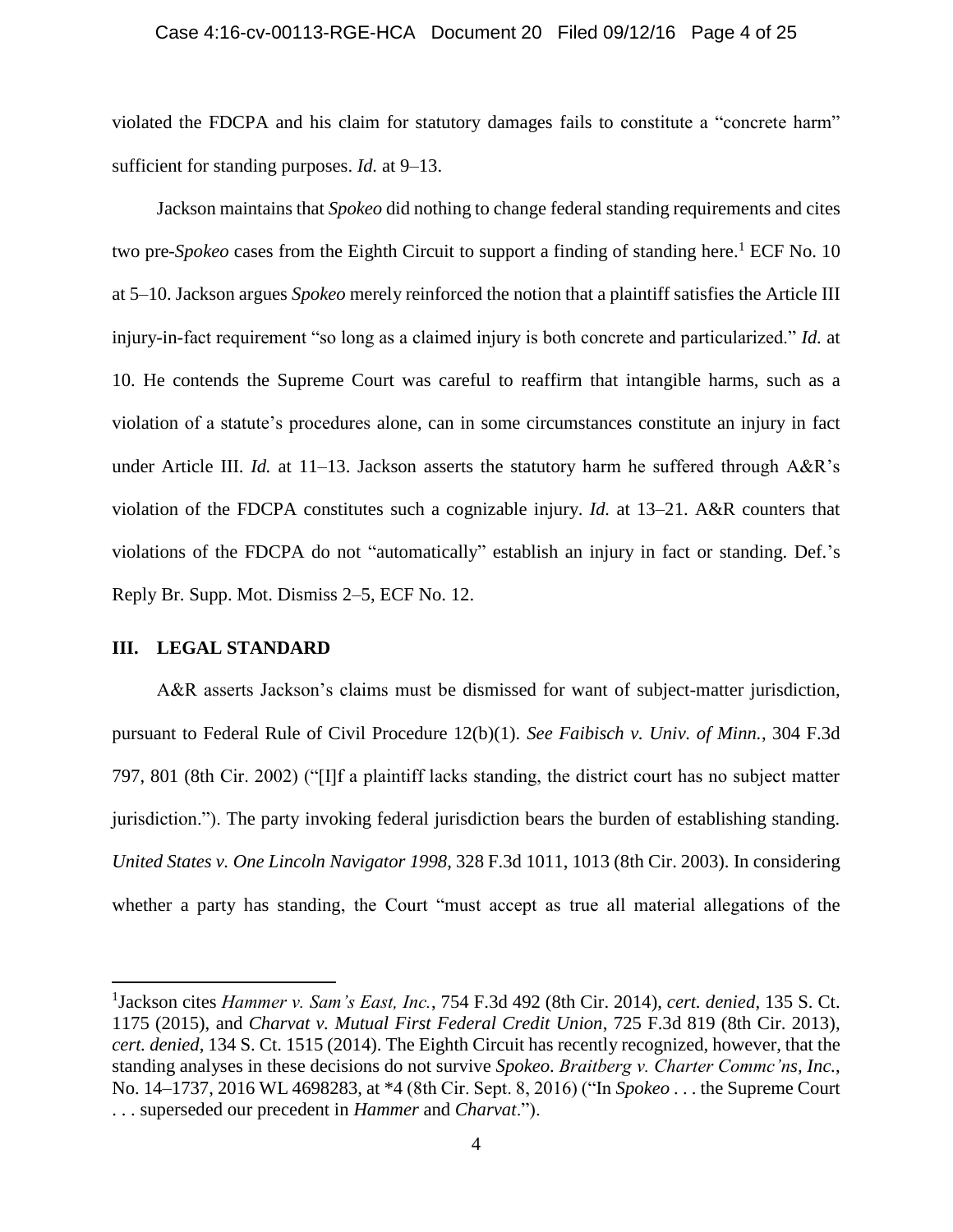#### Case 4:16-cv-00113-RGE-HCA Document 20 Filed 09/12/16 Page 5 of 25

complaint, and must construe the complaint in favor of the complaining party." *Warth v. Seldin*, 422 U.S. 490, 501 (1975). The Court does not assess the overall merits of a plaintiff's claim in the standing inquiry. *Red River Freethinkers v. City of Fargo*, 679 F.3d 1015, 1023 (8th Cir. 2012).

A Rule 12(b)(1) motion can be brought by a party as either a "factual attack" or a "facial attack," the determination of which affects the Court's standard of review. *Stalley v. Catholic Health Initiatives*, 509 F.3d 517, 520–21 (8th Cir. 2007) (citing *Osborn v. United States*, 918 F.2d 724, 729 n.6 (8th Cir. 1990)). In a facial attack, a party challenges the sufficiency of the pleadings. *See Titus v. Sullivan*, 4 F.3d 590, 593 (8th Cir. 1993). Thus, "the court restricts itself to the face of the pleadings and the non-moving party receives the same protections as it would defending against a motion brought under Rule 12(b)(6)." *Osborn*, 918 F.2d at 729 n.6 (citations omitted). Under such review, the Court addresses any deficiency in the pleadings and will "accept as true all factual allegations in the complaint, giving no effect to conclusory allegations of law." *Stalley*, 509 F.3d at 521. In contrast, under a factual attack, the Court will go beyond the pleadings and consider extrinsic evidence in determining whether it has subject matter jurisdiction. *Osborn*, 918 F.2d at 729 n.6. In such an instance, "the complaint is formally sufficient but the contention is that there is in fact no subject matter jurisdiction." *Apex Dig., Inc. v. Sears, Roebuck & Co.*, 572 F.3d 440, 444 (7th Cir. 2009).

Here, A&R characterizes its challenge to Jackson's Article III standing as a facial attack. ECF No. 9-1 at 4. It argues Jackson's complaint is deficient on its face and does not attempt to introduce any evidence from outside of the pleadings. Accordingly, the Court finds A&R's Motion to Dismiss is a facial challenge under Rule 12(b)(1) and will review it as such. *Cf. Aviva Life & Annuity Co. v. Davis*, 20 F. Supp. 3d 694, 698 n.5 (S.D. Iowa 2014) (finding a motion to dismiss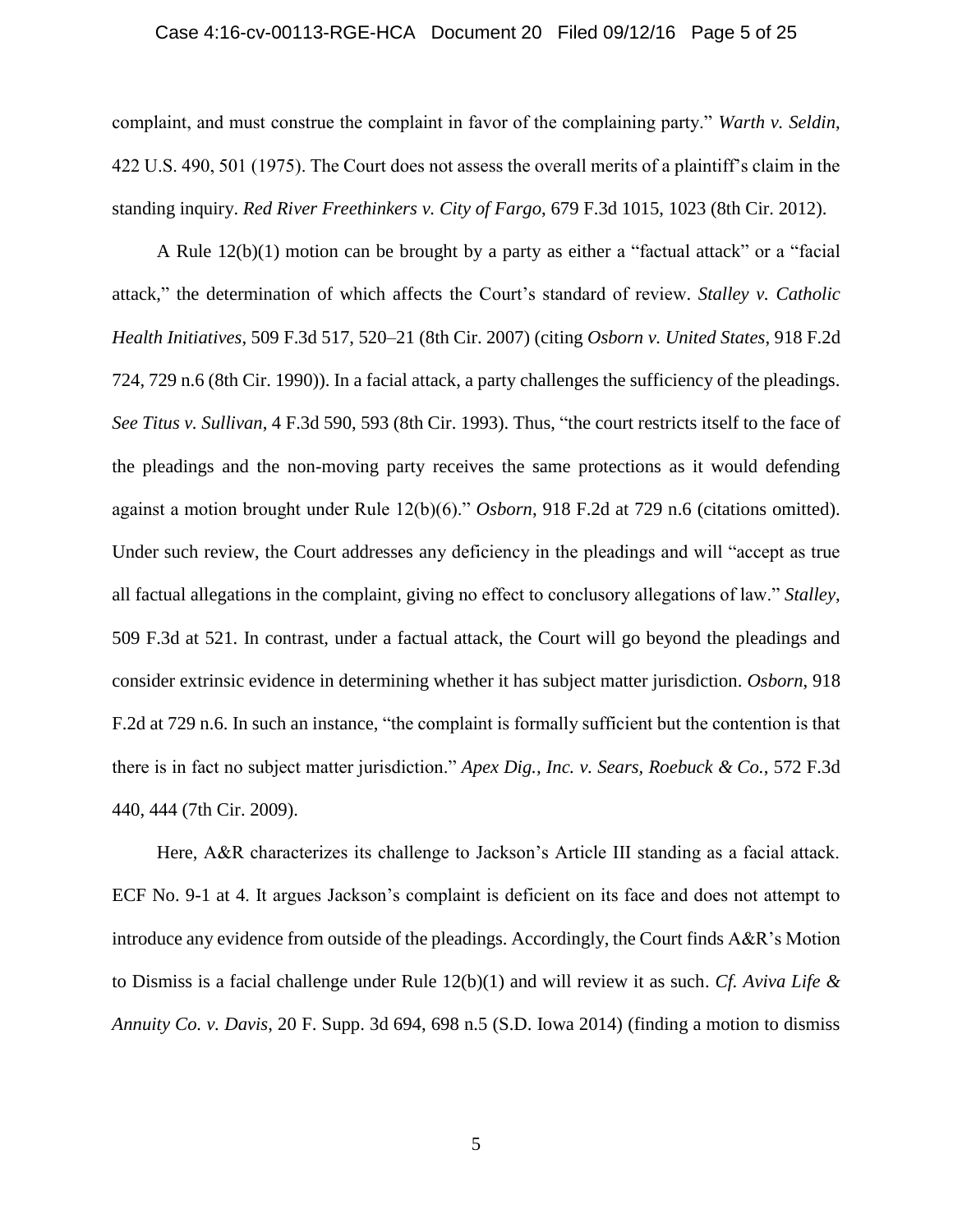for lack of standing is a factual challenge when "Defendants attached multiple exhibits to their motions to dismiss which contain factual information not included in Plaintiffs' Complaint").

# **IV. DISCUSSION**

The standing doctrine serves to ensure the authority of the federal courts extends only to "cases" and "controversies," as mandated by Article III of the United States Constitution. U.S. Const. art. III, § 2; *accord Spokeo*, 136 S. Ct. at 1547. In practice, standing functions as a "threshold" question" a litigant invoking federal jurisdiction must satisfy before the court may hear the case. *Warth*, 422 U.S. at 498. "The 'irreducible constitutional minimum of standing' is that a plaintiff show (1) an 'injury-in-fact' that (2) is 'fairly . . . trace[able] to the challenged action of the defendant' and (3) is 'likely . . . [to] be redressed by a favorable decision' in court." *ABF Freight Sys., Inc. v. Int'l Bhd. of Teamsters*, 645 F.3d 954, 958 (8th Cir. 2011) (alterations in original) (quoting *Lujan v. Defenders of Wildlife*, 504 U.S. 555, 560–61 (1992)). The burden of these three elements together "ensure[s] that federal courts do not exceed their authority as it has been traditionally understood . . . [and] limits the category of litigants empowered to maintain a lawsuit in federal court to seek redress for a legal wrong." *Spokeo*, 136 S. Ct. at 1547.

A&R's motion focuses on the first of standing's three elements—injury in fact. This requires a plaintiff show "an invasion of a legally protected interest" that is both "concrete and particularized" as well as "actual or imminent, not conjectural or hypothetical." *Lujan*, 504 U.S. at 560 (internal quotation marks omitted). The Supreme Court has "emphasized repeatedly" that an injury "must be concrete in both a qualitative and temporal sense." *Whitmore v. Arkansas*, 495 U.S. 149, 155 (1990). Such an injury must be "distinct and palpable, as opposed to merely [a]bstract." *Id.* (alteration in original) (citations and internal quotation marks omitted). In other words, "the 'injury in fact' test requires more than an injury to a cognizable interest. It requires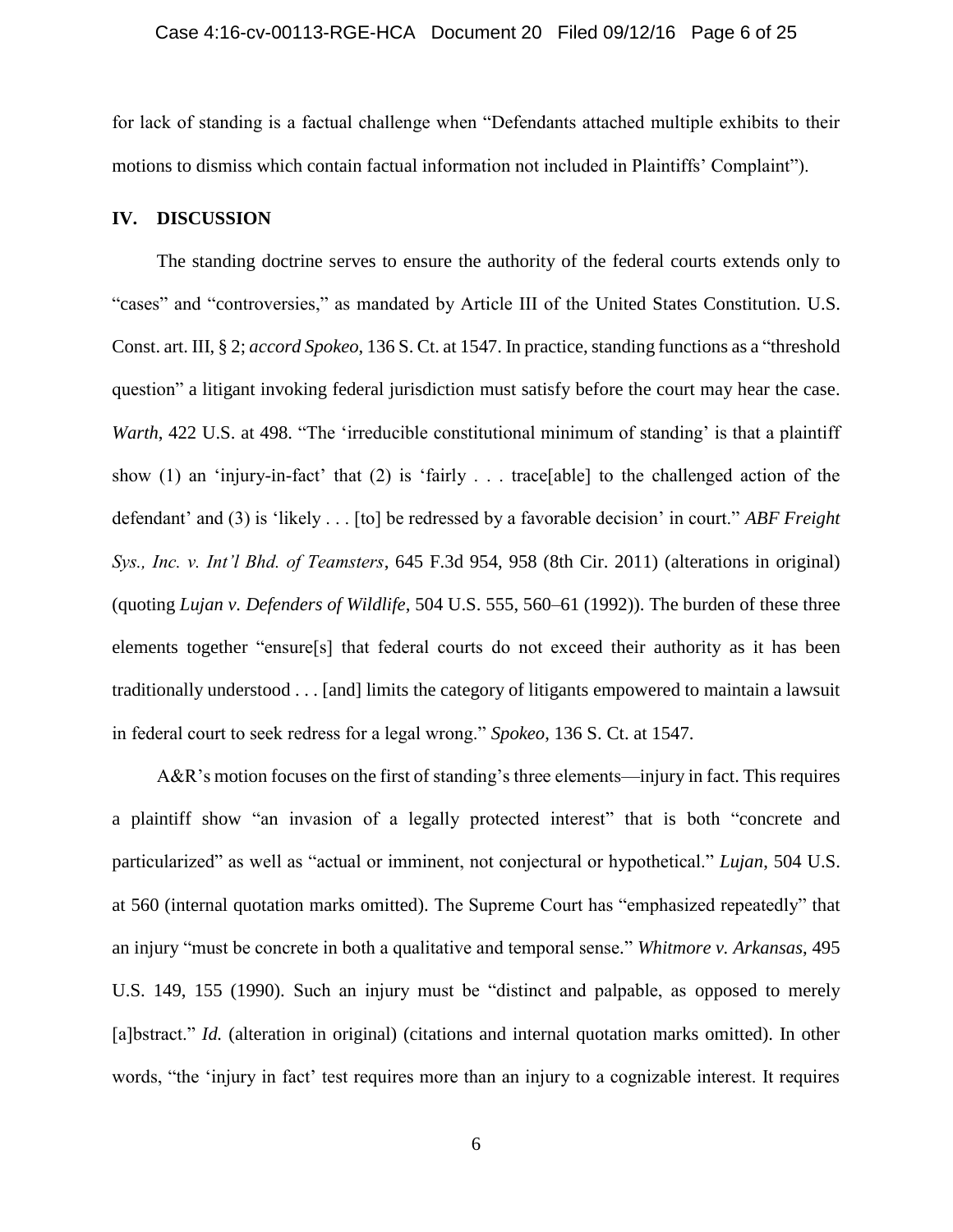# Case 4:16-cv-00113-RGE-HCA Document 20 Filed 09/12/16 Page 7 of 25

that the party seeking review be himself among the injured." *Sierra Club v. Morton*, 405 U.S. 727, 734–35 (1972).

In *Spokeo v. Robins*, the Supreme Court discussed the principles of standing and the injuryin-fact requirement. *Spokeo* involved a class-action lawsuit brought under the Fair Credit Reporting Act. 136 S. Ct. at 1546. The Fair Credit Reporting Act imposes various procedural requirements on consumer reporting agencies in order to ensure credit reporting is fair and accurate. *See* 15 U.S.C. § 1681e. Spokeo, Inc. is a web-based company that compilesinformational "profiles" of persons from various online databases and provides the profiles to users via its website. *Spokeo*, 136 S. Ct. at 1546. This information can include "the individual's address, phone number, marital status, approximate age, occupation, hobbies, finances, shopping habits, and musical preferences." *Id.* The plaintiff, a private consumer, learned Spokeo had provided incorrect information on the plaintiff to a Spokeo user. *Id.* The plaintiff sued Spokeo for violating the Fair Credit Reporting Act's procedural requirements. *Id.* at 1545–46. The district court found the plaintiff had not alleged an injury in fact and dismissed the complaint for lack of standing. *Id.* at 1546. The Court of Appeals for the Ninth Circuit reversed. *Id.* The Ninth Circuit held the plaintiff's injury "satisf[ied] the injury-in-fact requirement of Article III" because "Spokeo violated [the plaintiff's] statutory rights, not just the statutory rights of other people." *Id.* (quoting 742 F.3d 409, 413–14 (9th Cir. 2014)).

The Supreme Court granted certiorari and reversed the Ninth Circuit. *Id.* at 1550. It found the Ninth Circuit's injury-in-fact analysis focused exclusively on whether the plaintiff's injury was particularized. *Id.* The Court stated it has "made it clear time and time again" that plaintiffs must establish both a particularized *and* concrete injury to show injury in fact. *Id.* at 1548. The Supreme Court held "[b]ecause the Ninth Circuit failed to fully appreciate the distinction between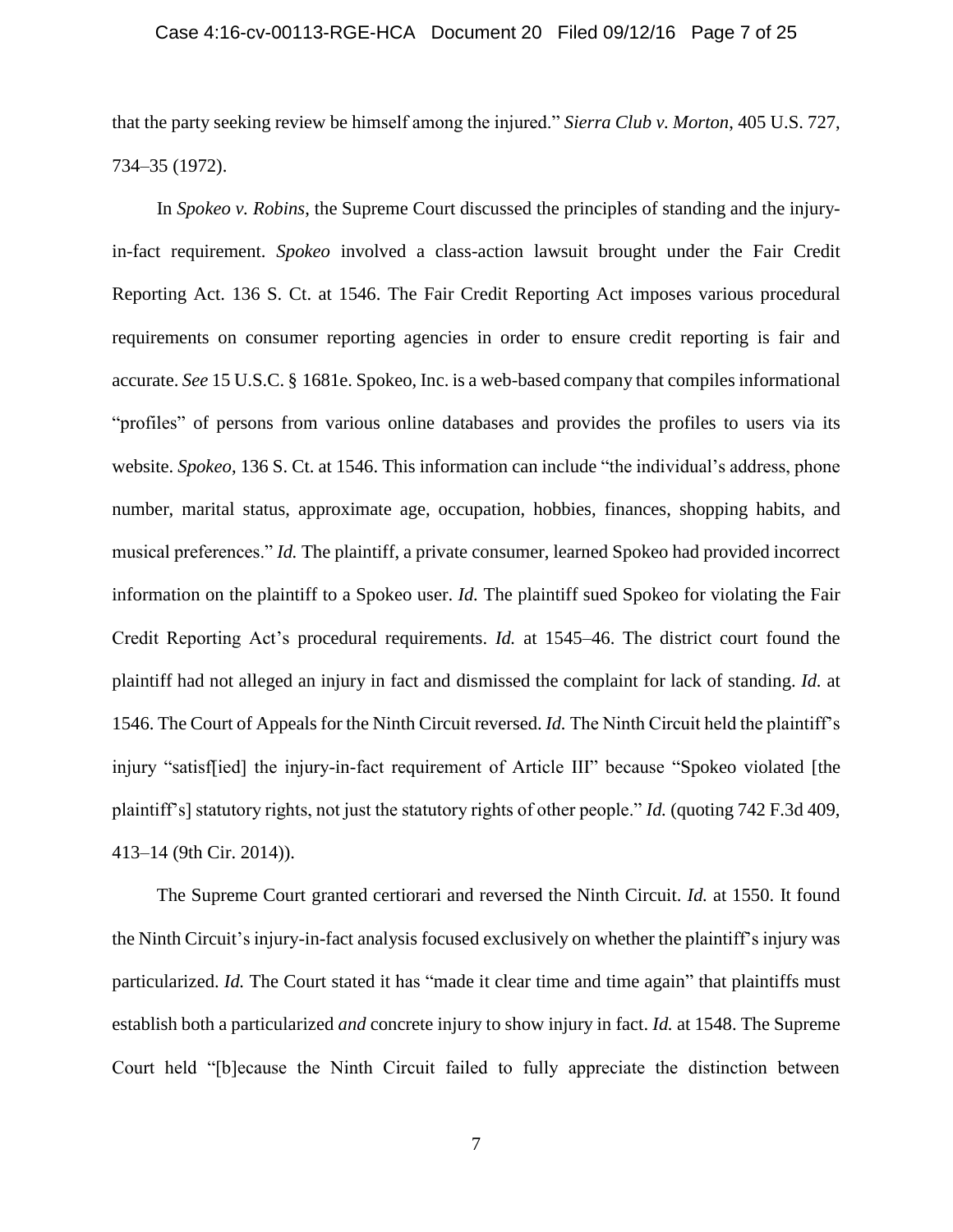#### Case 4:16-cv-00113-RGE-HCA Document 20 Filed 09/12/16 Page 8 of 25

concreteness and particularization, its standing analysis was incomplete." *Id.* at 1550. The Court did not determine if the plaintiff ultimately had standing under the Fair Credit Reporting Act and instead remanded the case to the Ninth Circuit for further proceedings. *Id.*

The Supreme Court described the analysis for determining whether an alleged injury is concrete. According to the Court, "a concrete injury must be '*de facto*'; that is, it must actually exist." *Id.* at 1548. But concrete does not mean "tangible." *Id.* at 1549. An intangible harm can constitute a concrete injury, such as the loss of free speech rights in *Pleasant Grove City v. Summum*, 555 U.S. 460 (2009), or the loss of the right to practice ones religious beliefs in *Church of Lukumi Babalu Aye, Inc. v. Hialeah*, 508 U.S. 520 (1993). *Spokeo*, 136 S. Ct. at 1549. "In determining whether an intangible harm constitutes injury in fact, both history and the judgment of Congress play important roles." *Id.* History contributes to a finding of concreteness when the intangible injury is closely related to a traditional "basis for a lawsuit in English or American courts." *Id.* And the judgment of Congress is important and instructive, as "Congress may 'elevat[e] to the status of legally cognizable injuries concrete, de facto injuries that were previously inadequate in law.'" *Id.* (alteration in original) (quoting *Lujan*, 504 U.S. at 578).

However, the ability of Congress to create cognizable injuries does not mean a plaintiff can "allege a bare procedural violation [of a federal statute], divorced from any concrete harm, and satisfy the injury-in-fact requirement of Article III." *Id.* The mere fact that "a statute grants a person a statutory right and purports to authorize that person to sue to vindicate that right" does not result in automatic standing. *Id.* Plaintiffs must still show a concrete injury when alleging a statutory violation. *Id.* There are some circumstances where the injury-in-fact requirement can be satisfied by a bare procedural violation of a statutory right, as long as that violation is still tied to real and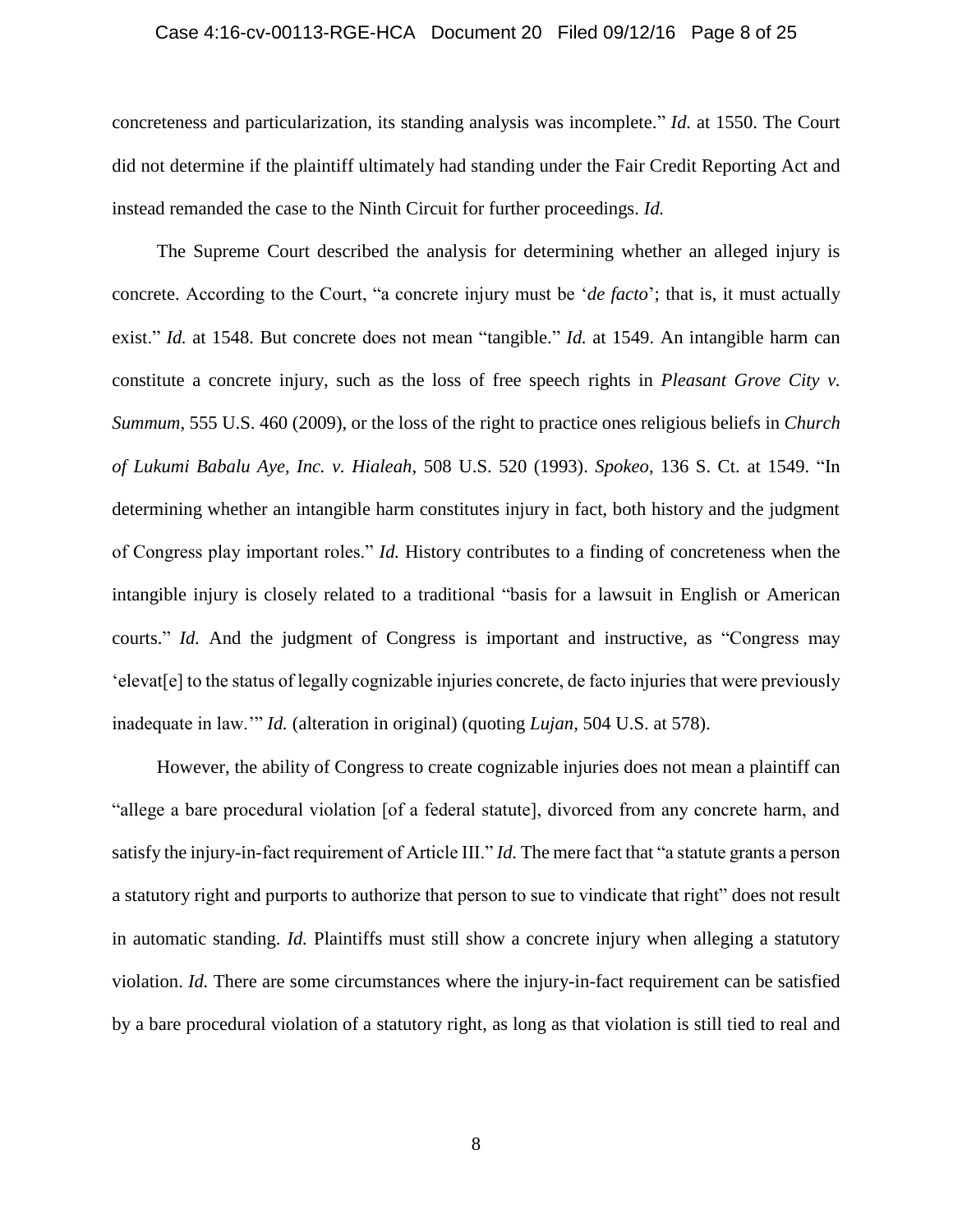#### Case 4:16-cv-00113-RGE-HCA Document 20 Filed 09/12/16 Page 9 of 25

concrete harm. *See id.* at 1549–50. In such cases, "a plaintiff . . . need not allege any *additional* harm beyond the one Congress has identified." *Id.* at 1549.

With these principles in mind, the Court must determine whether the alleged FDCPA violations constitute Article III injury in fact. First, the Court will determine whether Jackson suffered a concrete and particularized injury as a result of the alleged statutory violations. Next, the Court will consider whether the alleged violations of FDCPA section 1692g constitute an intangible harm that satisfies the injury-in-fact requirement.

### **A. Concrete Injury Resulting From Alleged FDCPA Violations**

Jackson alleges the letter he received from A&R violated various disclosure requirements of the FDCPA. The purpose of the FDCPA is "to eliminate abusive debt collection practices by debt collectors, to insure that those debt collectors who refrain from using abusive debt collection practices are not competitively disadvantaged, and to promote consistent State action to protect consumers against debt collection abuses." 15 U.S.C. § 1692(e). The statute accomplishes this purpose in part by providing consumers the right to dispute and seek verification of an alleged debt within thirty days after receiving notice of the debt from a debt collector. *Id.* § 1692g(b). Once a consumer exercises these rights, the debt collector must "cease collection of the debt" until verification is provided or the dispute is resolved. *Id.* The FDCPA requires debt collectors inform consumers of these rights via written notification "[w]ithin five days after the initial communication with a consumer in connection with the collection of any debt." *Id.* § 1692g(a). Furthermore, "[a]ny collection activities and communication during the 30-day period may not overshadow or be inconsistent with the disclosure of the consumer's right to dispute the debt or request the name and address of the original creditor." *Id.* § 1692g(b); *see also Owens v. Hellmuth & Johnson, PLLC*, 550 F. Supp. 2d 1060, 1064 (D. Minn. 2008) ("[Overshadowing] occurs when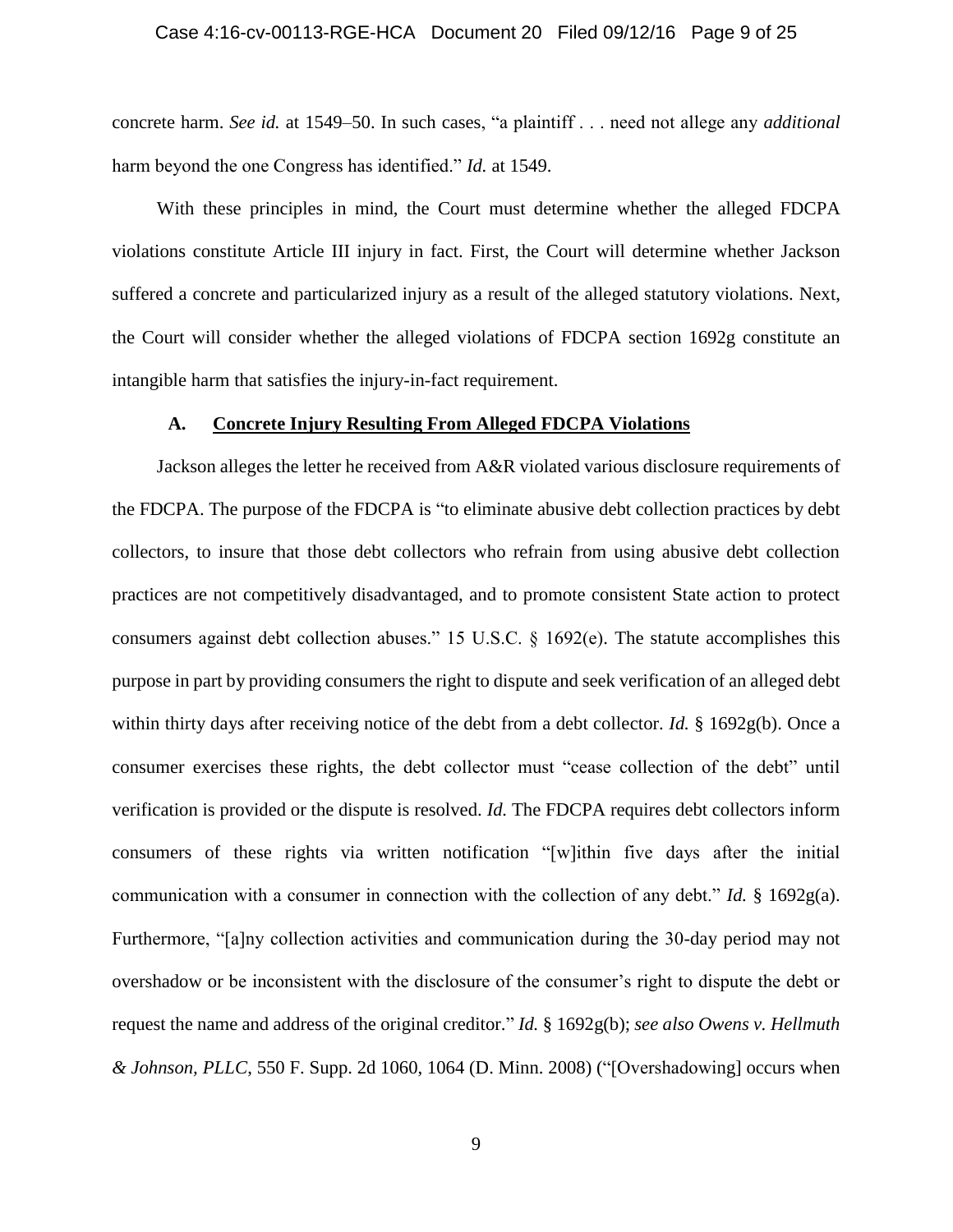# Case 4:16-cv-00113-RGE-HCA Document 20 Filed 09/12/16 Page 10 of 25

a debt-collection letter conveys information 'in a confusing or contradictory fashion so as to cloud the required message with uncertainty.'" (quoting *DeSantis v. Comput. Credit, Inc.*, 269 F.3d 159, 161 (2d Cir. 2001))).

Jackson contends A&R violated these disclosure requirements in two ways. First, Jackson points to the dates on the collection letter and argues A&R improperly demanded payment of his debt within the thirty-day period the FDCPA provides for a consumer to validate a debt. ECF No. 1 ¶¶ 24–29; 15 U.S.C. § 1692g(b). Jackson argues this "overshadowed and/or was inconsistent with the disclosure of [his] right to dispute the [d]ebt or to request the name and address of the original creditor." ECF No. 1 ¶ 47. Next, Jackson contends A&R failed to properly inform him of his rights under the FDCPA by not stating that a request for the name and address of the original creditor must be made in writing. *Id.* ¶ 49–56; 15 U.S.C. § 1692g(a)(5). Jackson argues "[A&R]'s misstatement of the rights afforded by the FDCPA would cause an unsophisticated consumer to understand, incorrectly, that the requirement to provide the name and address of the consumer's original creditor would be triggered by oral request," and that "[s]uch a misunderstanding could lead an unsophisticated consumer to waive or otherwise not properly vindicate his rights under the FDCPA." ECF No. 1 ¶ 33. Jackson does not allege any injuries beyond these statutory violations. Moreover, at oral argument, Jackson conceded no injury occurred except for the statutory disclosure failures.

A violation of the FDCPA alone, however, does not automatically amount to an injury in fact. *See Spokeo*, 136 S. Ct. at 1549 ("Congress' role in identifying and elevating intangible harms does not mean that a plaintiff automatically satisfies the injury-in-fact requirement whenever a statute grants a person a statutory right and purports to authorize that person to sue to vindicate that right."). "[A] bare procedural violation [of a statute], divorced from any concrete harm" cannot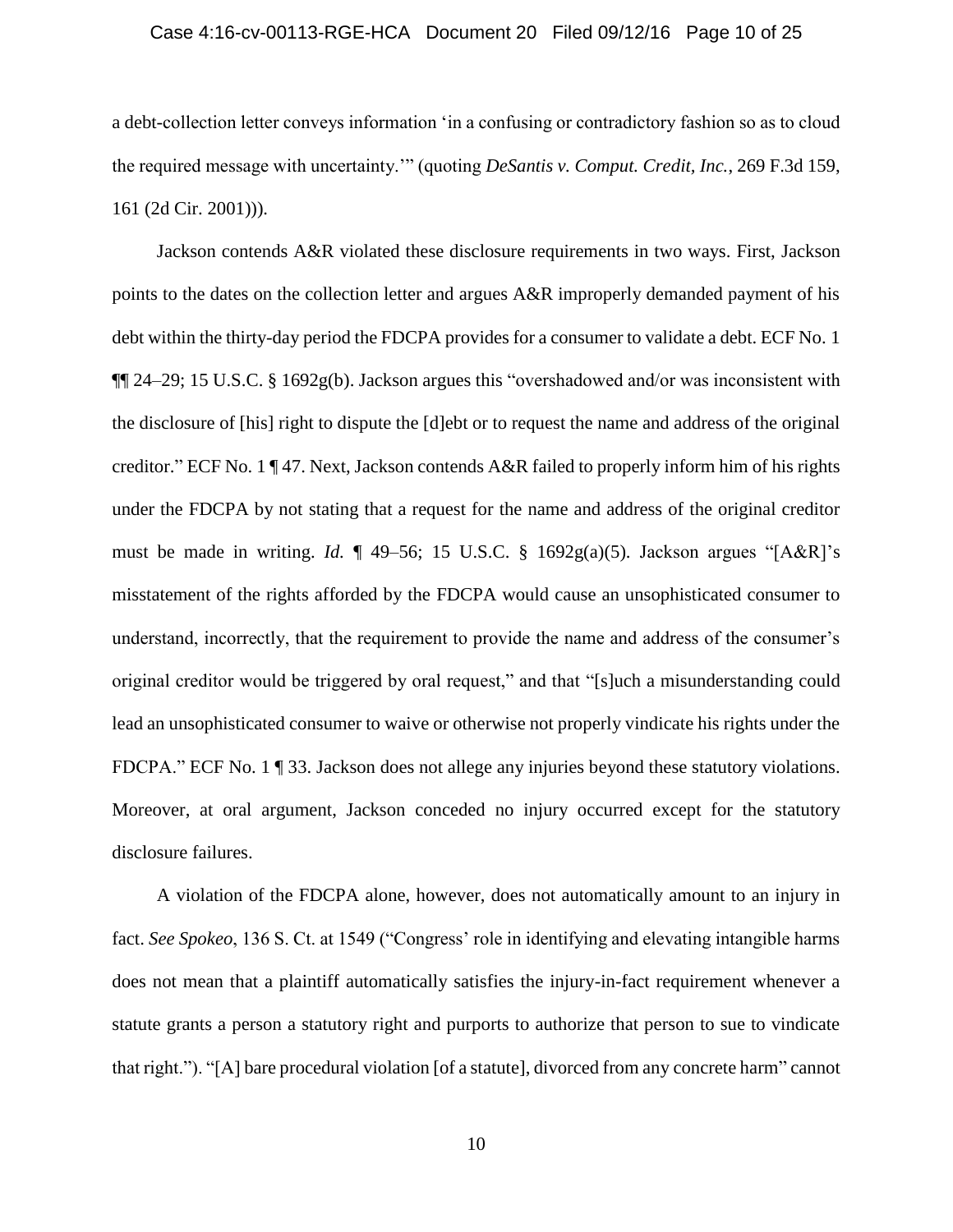# Case 4:16-cv-00113-RGE-HCA Document 20 Filed 09/12/16 Page 11 of 25

confer Article III standing. *Id.* For example, the *Spokeo* Court stated that even if a consumer reporting agency violated the Fair Credit Reporting Act by "fail[ing] to provide the required notice to a user of the agency's consumer information," no concrete harm would result if that information was in fact accurate. *Id.* at 1550. Similarly, the Court remarked "[i]t is difficult to imagine how the dissemination of an incorrect zip code, without more, could work any concrete harm." *Id.* (footnote omitted). In other words, not all failures to give statutorily mandated notice or accurate information "cause harm or present any material risk of harm." *Id.*

Both of Jackson's claims relate to A&R somehow interfering with Jackson's ability to dispute his debt. In Count I, Jackson argues the letter he received from A&R did not properly inform him of "[his] right to dispute the [d]ebt or to request the name and address of the original creditor" because the letter demanded payment before the thirty-day validation window closed. ECF No. 1 ¶ 47. In Count II, Jackson argues the letter failed to inform him that any request to verify the identity of his original creditor had to be in writing. *Id.* ¶ 55.

But Jackson does not indicate he ever intended to dispute his debt in any way. He does not allege the amount of the debt listed at the top of the letter was incorrect. Jackson does not contend the identity of his original creditor is different from the creditor listed in the letter. Jackson does not express any doubt as to the validity of the debt or the identity of the original creditor. In fact, Jackson concedes the creditor identified in the letter is the original creditor. In other words, Jackson does not argue he suffered the concrete harm the disclosure requirements within section 1692g of the FDCPA are designed to prevent. *See* S. Rep. No. 95-382, at 4 (1977), *as reprinted in* 1977 U.S.C.C.A.N. 1695, 1699 (stating the "[v]alidation of debts" provision in section 1692g of the FDCPA "will eliminate the recurring problem of debt collectors dunning the wrong person or attempting to collect debts which the consumer has already paid"). This fact pattern mirrors the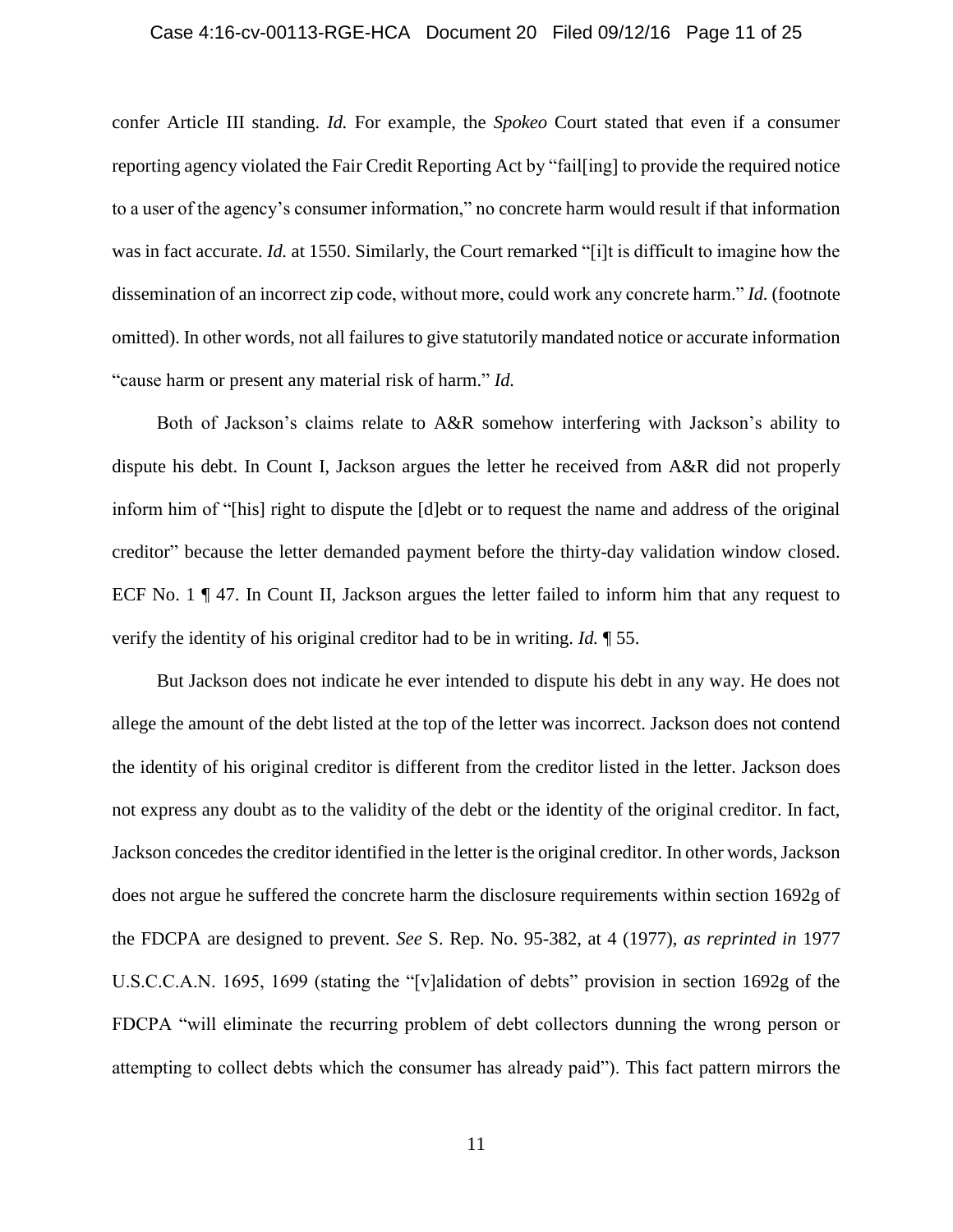# Case 4:16-cv-00113-RGE-HCA Document 20 Filed 09/12/16 Page 12 of 25

Supreme Court's illustration of a statutory violation that would not amount to concrete injury. *See Spokeo*, 136 S. Ct. at 1550 ("A violation of one of the [Fair Credit Reporting Act]'s procedural requirements may result in no harm. For example, even if a consumer reporting agency fails to provide the required notice to a user of the agency's consumer information, that information regardless may be entirely accurate.").

Jackson argues "when [he] received the deficient letter, the corresponding violation of his statutory rights by [A&R] created the risk of real harm identified by Congress in enacting the FDCPA—that [he] would be confused or misled as to his rights under federal law as the target of a debt collector." ECF No. 10 at 21. Jackson is correct in his understanding "that the risk of real harm [can] satisfy the requirement of concreteness." *Spokeo*, 136 S. Ct. at 1549. But Jackson's alleged statutory violations did not create the risk of real harm because, as indicated above, Jackson did not intend and had no grounds to dispute or challenge the validity of his debt. If a consumer contends the alleged debt owed is incorrect, or merely wishes to verify the debt, then a deficient disclosure of their FDCPA rights could create a risk of real harm because a consumer could inadvertently forfeit their right to validate the debt. *Cf. Riess v. Messerli & Kramer, P.A.*, No. 11– 2307, 2011 WL 5506290, at \*4 (N.D. Minn. Nov. 10, 2011) (finding a consumer intending to dispute his debt was misled by a letter demanding immediate payment before the thirty-day validation window, which "suggested that [the consumer] was out of time and no longer had the option to dispute his debt"). However, because Jackson never intended to dispute or validate his debt, A&R's alleged failure to disclose Jackson's FDCPA rights in the letter did not carry the risk of real harm. *See Clapper v. Amnesty Int'l USA*, 133 S. Ct. 1138, 1147 (2013) (stating the Court has "repeatedly reiterated that 'threatened injury must be *certainly impending* to constitute injury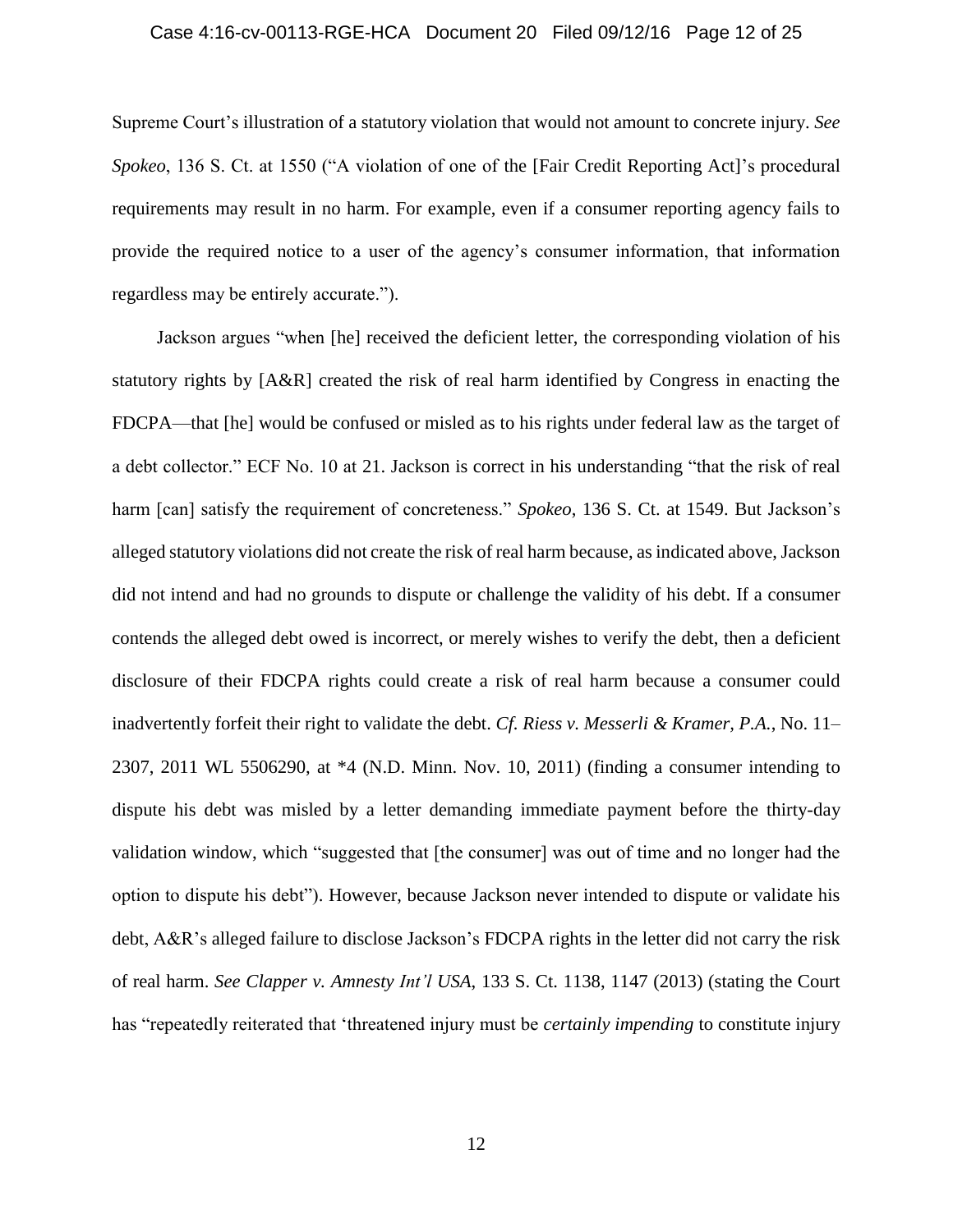### Case 4:16-cv-00113-RGE-HCA Document 20 Filed 09/12/16 Page 13 of 25

in fact' and that 'allegations of *possible* future injury' are not sufficient" (quoting *Whitmore*, 495 U.S. 149, 158 (1990))).

The Court finds instructive the Eighth Circuit Court of Appeals' decision in *East Iowa Plastics, Inc. v. PI, Inc.*, No. 15-2757, 2016 WL 4245501 (8th Cir. Aug. 11, 2016). *East Iowa Plastics* involved a trademark dispute between two manufacturing companies. *Id.* at \*1. Following a series of trademark purchases, the plaintiff and defendant companies began imprinting their manufactured goods with the same mark. *Id.* After using the same mark for ten years, one company sued the other when it tried to register the mark for itself with the United States Patent and Trademark Office. *Id.* at \*2. The plaintiff alleged, inter alia, that the defendant had violated the Lanham Act, which "prohibits registering a trademark . . . by means of a false or fraudulent declaration or representation." *Id.* (citing 15 U.S.C. § 1120). At trial, "the district court found that although [the defendant] had violated [the Lanham Act by using fraud to register the mark], [the plaintiff] had not suffered any damages from that violation." *Id.* at \*3. Nevertheless, the district court proceeded to cancel the defendant's trademark registrations, pursuant to another provision of the Lanham Act. *Id.* (citing 15 U.S.C. § 1119). On appeal, the Eighth Circuit found the district court did not have jurisdiction to cancel the registrations. *Id.* at \*5. The court held that "[o]nce the district court had determined that [the plaintiff] did not suffer any damages from [the defendant]'s violation of [the Act], there was no further basis for [the plaintiff] to have standing to seek cancellation of the . . . registrations." *Id.* at \*3. The court found no evidence the plaintiff suffered a non-monetary injury from the defendant's fraudulent trademark registrations. *Id.* at \*3–4. Relying in part on *Spokeo*, the Eighth Circuit concluded the plaintiff did not have standing to seek cancellation of its competitor's trademarks because it had not suffered a concrete and particularized injury as a result of the defendant's violation of the Lanham Act. *Id.* at \*4 (citing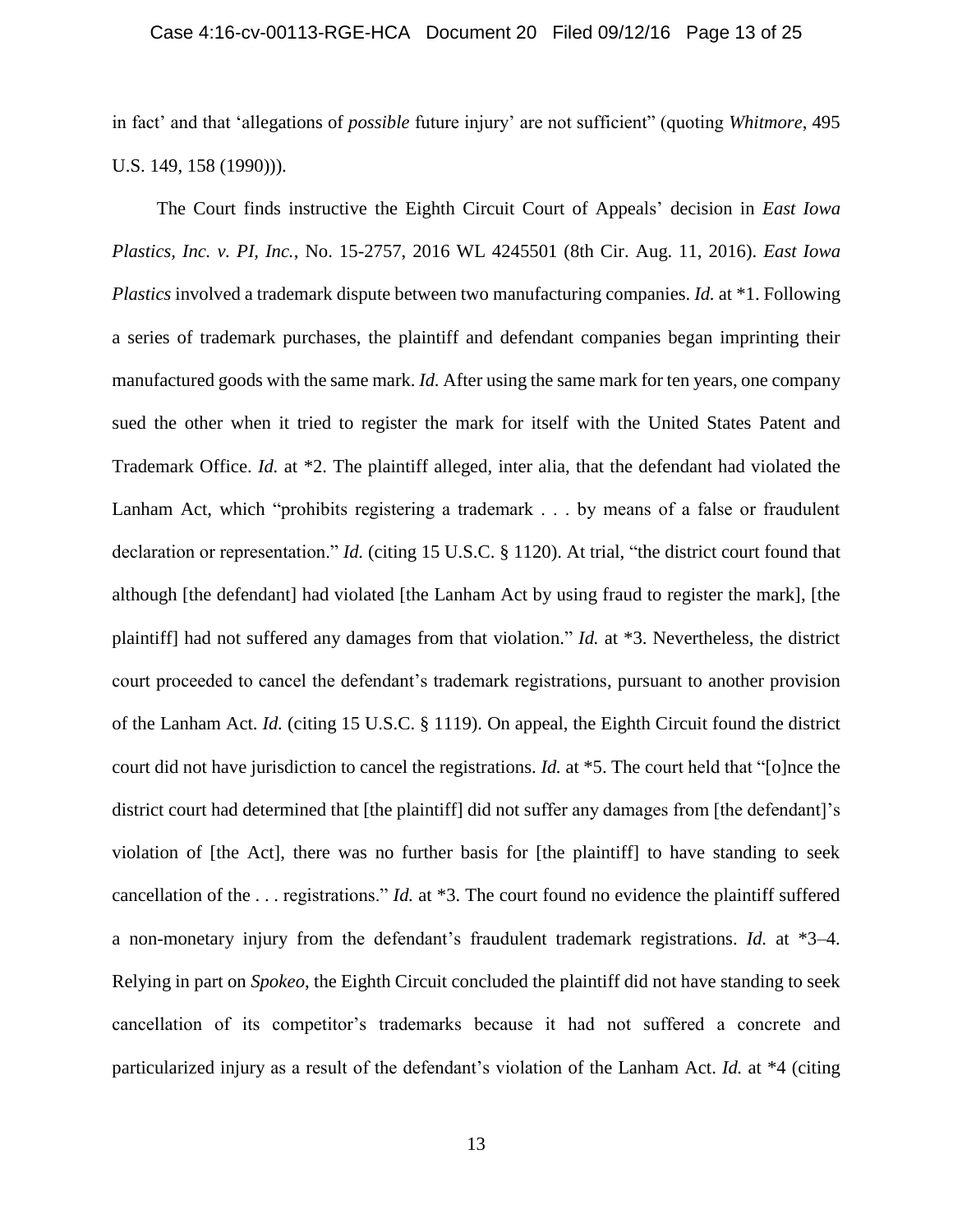*Spokeo*, 136 S. Ct. at 1549). In other words, the court found the plaintiff did not suffer an Article III injury in fact even though the defendant committed a statutory violation.

The Court is further guided by the Eighth Circuit's recent decision in *Braitberg v. Charter Communications, Inc.*, No. 14–1737, 2016 WL 4698283 (8th Cir. Sept. 8, 2016). In *Braitberg*, a consumer brought an action against a cable services company. *Id.* at \*1. The plaintiff, a former customer of the company, learned some of his personal information had been retained after he canceled his service, "including his address, telephone number, and social security number." *Id.* The plaintiff brought suit under the Cable Communications Policy Act, which "provides that '[a] cable operator shall destroy personally identifiable information if the information is no longer necessary for the purpose for which it was collected and there are no pending requests or orders for access to such information [by the subscriber] or pursuant to a court order.'" *Id.* (alterations in original) (quoting 47 U.S.C. § 551(e)). The plaintiff alleged the cable company injured him and a proposed class of consumers by "[directly invading] their federally protected privacy rights . . . [and depriving them] . . . of the full value of the services they purchased from [the company]." *Id.* (internal quotation marks omitted). The company moved to dismiss the case for failure to state a claim and lack of Article III standing, which the district court granted. *Id.*

The Eighth Circuit affirmed the district court's judgment. The court noted its prior decisions "seemed to accept" that the plaintiff could establish an injury in fact without the "need for him to allege or show any 'actual injury' arising from [the company]'s retention of his personal information." *Id.* at \*4 (citing *Hammer v. Sam's East., Inc.*, 754 F.3d 492, 498–99 (8th Cir. 2014), and *Charvat v. Mut. First Fed. Credit Union*, 725 F.3d 819, 822 (8th Cir. 2013)). The court held, however, that *Spokeo* "rejected this absolute view." *Braitberg*, 2016 WL 4698283, at \*4. "With the benefit of *Spokeo*'s guidance," the Eighth Circuit held the plaintiff in *Braitberg* alleged neither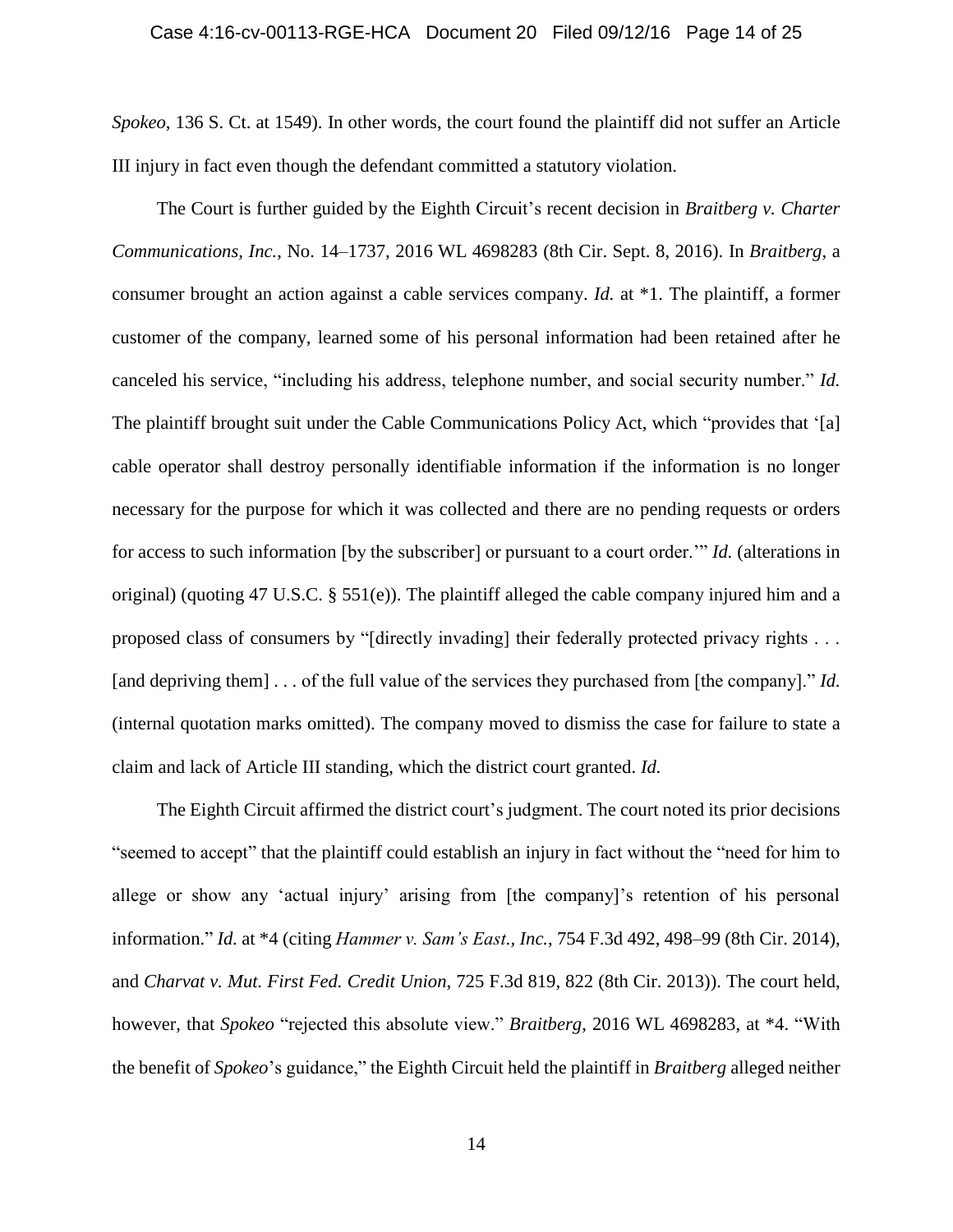### Case 4:16-cv-00113-RGE-HCA Document 20 Filed 09/12/16 Page 15 of 25

real harm nor the risk of harm, noting "[he] does not allege that [the cable company] has disclosed the information to a third party, that any outside party has accessed the data, or that [the company] has used the information in any way during the disputed period." *Id.* The court found the plaintiff's claims under the Cable Communications Policy Act were a "bare procedural violation, divorced from any concrete harm." *Id.* (quoting *Spokeo*, 136 S. Ct. at 1549). It concluded the plaintiff had not alleged an injury sufficient for Article III standing. *Id.* at \*5.

Like the Eighth Circuit in *East Iowa Plastics* and *Braitberg*, other courts analyzing the injury-in-fact element following *Spokeo* have reached similar conclusions when a plaintiff alleges statutory violations, but lacks an additional injury. *See Hancock v. Urban Outfitters, Inc.*, No. 14- 7047, 2016 WL 3996710, at \*2–3 (D.C. Cir. July 26, 2016) (holding allegations that defendant violated the D.C. Consumer Identification Information Act and the D.C. Consumer Protection Procedures Act by requesting customers' zip codes in connection with credit card purchases is not a concrete Article III injury because "[the complaint] fails to allege that [plaintiffs] suffered any cognizable injury as a result of the zip code disclosures"); *Fisher v. Enter. Holdings, Inc.*, No. 4:15CV00372, 2016 WL 4665899, at \*4 (E.D. Mo. Sept. 7, 2016) (finding allegations that a prospective employer violated the Fair Credit Reporting Act by obtaining a consumer report on the plaintiff without giving proper notice is not a concrete injury because "[a]ll [p]laintiff alleges is that the . . . disclosure . . . did not comply with the statute at issue"); *Groshek v. Time Warner Cable, Inc.*, No. 15-C-157, 2016 WL 4203506, at \*2–3 (E.D. Wis. Aug. 9, 2016) (finding allegations that a prospective employer violated the Fair Credit Reporting Act by obtaining a consumer information report on the plaintiff without giving him notice is not by itself a sufficiently concrete injury); *Romero v. Dep't Stores Nat'l Bank*, No. 15-CV-193, 2016 WL 4184099, at \*4– 6 (S.D. Cal. Aug. 5, 2016) (holding that a debt collector placing a phone call using an automated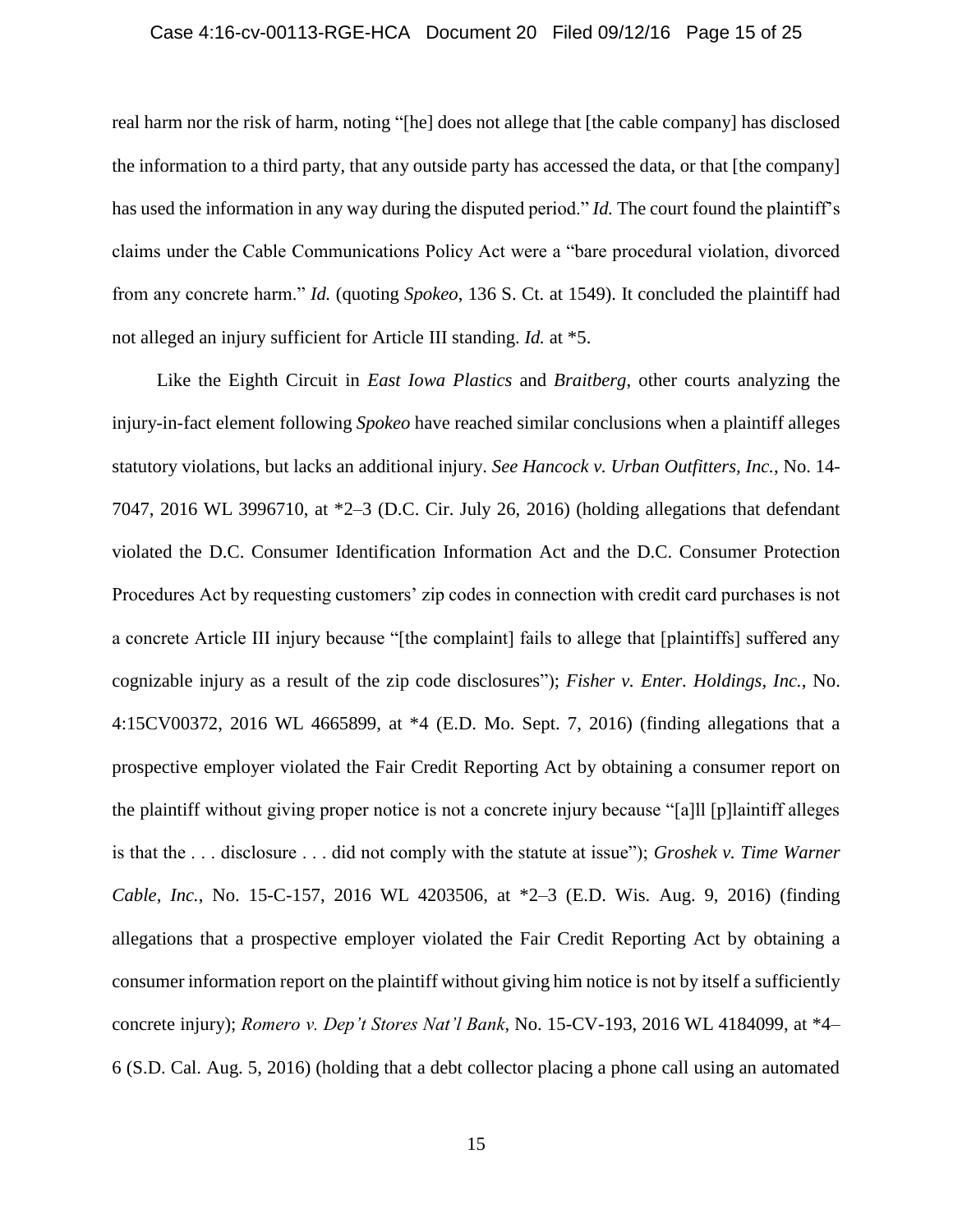# Case 4:16-cv-00113-RGE-HCA Document 20 Filed 09/12/16 Page 16 of 25

telephone dialing system is "merely a procedural violation" of the Telephone Consumer Protection Act that does not by itself result in concrete harm); *Gubala v. Time Warner Cable, Inc.*, No. 15 cv-1078, 2016 WL 3390415, at \*4–5 (E.D. Wis. June 16, 2016) (holding that a plaintiff does not suffer a concrete injury when his only alleged harm is that a cable company retained his personally identifiable information in violation of the Cable Communications Policy Act); *Smith v. Ohio State Univ.*, No. 2:15-CV-3030, 2016 WL 3182675, at \*4 (S.D. Ohio June 8, 2016) (dismissing plaintiffs' claims for violations of the Fair Credit Reporting Act's disclosure requirements because plaintiffs "did not suffer a concrete consequential damage as a result of [the defendant]'s alleged breach of the [Fair Credit Reporting Act]"); *Khan v. Children's Nat'l Health Sys.*, No. TDC-15- 2125, 2016 WL 2946165, at \*7 (D. Md. May 19, 2016) (finding allegations that defendants violated the Maryland Consumer Protection Act and the D.C. Consumer Protection Procedures Act were bare procedural violations that did not result in standing because the plaintiffs "failed to connect the alleged statutory . . . violations to a concrete harm"). Furthermore, the Southern District of California addressed the FDCPA in two separate cases, finding in both that the respective plaintiffs' alleged statutory violations did not result in concrete injuries. *See Provo v. Rady Children's Hosp.*, No. 15cv00081, 2016 WL 4625556, at \*2 (S.D. Cal. Sept. 6, 2016) (finding allegation that debt collector's letter violated the FDCPA is not a concrete injury when "nowhere in the [complaint] do [the plaintiffs] plead any harm or material risk of harm that they suffered as a consequence"); *Tourgeman v. Collins Fin. Servs., Inc.*, No. 08-CV-1392, 2016 WL 3919633, at \*2 (S.D. Cal. June 16, 2016) (holding alleged FDCPA violations in a letter addressed to the plaintiff do not result in a concrete injury when the plaintiff never actually received the letter prior to litigation). *But see Mahala A. Church v. Accretive Health, Inc.*, No. 15-15708, 2016 WL 3611543, at \*3 (11th Cir. July 6, 2016) (finding statutory violation of FDCPA alone constitutes a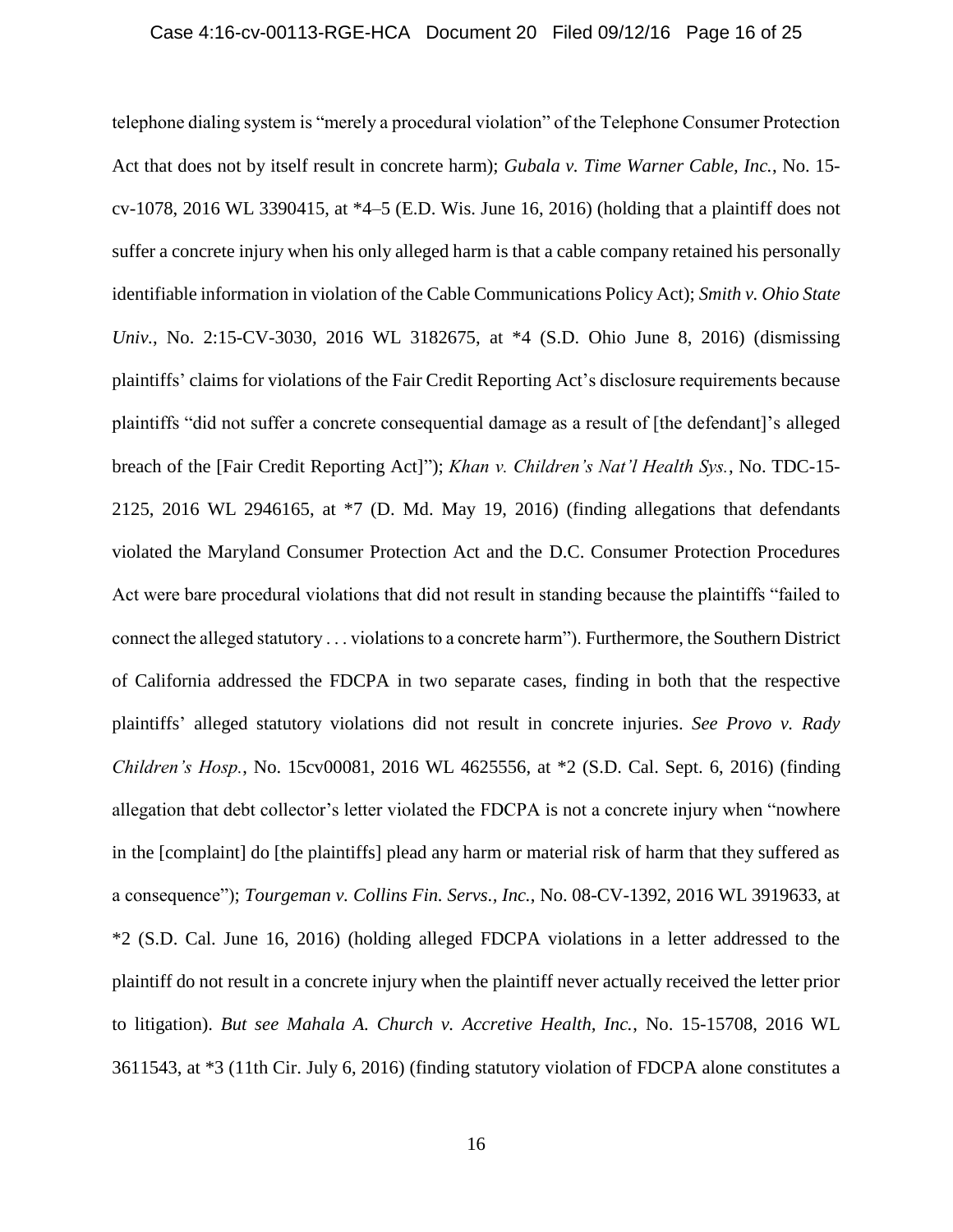### Case 4:16-cv-00113-RGE-HCA Document 20 Filed 09/12/16 Page 17 of 25

concrete injury sufficient for standing); *Lane v. Bayview Loan Servicing, LLC*, No. 15 C 10446, 2016 WL 3671467, at \*3–5 (N.D. Ill. July 11, 2016) (same); *Chapman v. Dowman, Heintz, Boscia & Vician, P.C.*, No. 2:15-CV-120, 2016 WL 3247872, at \*1 n.1 (N.D. Ind. June 13, 2016) (same).

Like the plaintiffs in the above cases, Jackson's only allegations are statutory procedural violations. Although he claims to suffer both real harm and the risk of future harm as a result of these violations, the Court finds such claims here are insufficient to establish concrete injury. <sup>2</sup> The Court will proceed to determine whether the alleged violations of FDCPA section 1692g, without more, constitute intangible harm that satisfies the injury-in-fact requirement.

# **B. FDCPA Violations as an Injury in Fact**

 $\overline{a}$ 

The Supreme Court in *Spokeo* recognized a plaintiff's injuries do not necessarily have to be "tangible" in order to be concrete. 136 S. Ct. at 1549. "In determining whether an intangible harm constitutes injury in fact, both history and the judgment of Congress play important roles." *Id.* "[I]t is instructive to consider whether an alleged intangible harm has a close relationship to a harm that has traditionally been regarded as providing a basis for a lawsuit in English or American courts." *Id.* The judgment of Congress is "also instructive and important" because "Congress may 'elevat[e] to the status of legally cognizable injuries concrete, *de facto* injuries that were previously inadequate in law.'" *Id.* (alteration in original) (quoting *Lujan*, 504 U.S. at 578). Accordingly, some procedural violations of statutes are, on their own, sufficient to constitute an injury in fact. *Id.* at 1549–50. In such circumstances, "a plaintiff . . . need not allege any *additional* harm beyond the one Congress has identified." *Id.* at 1549.

<sup>&</sup>lt;sup>2</sup>Because the Court finds Jackson's alleged injury is not concrete, it is unnecessary to address whether his injury is particularized.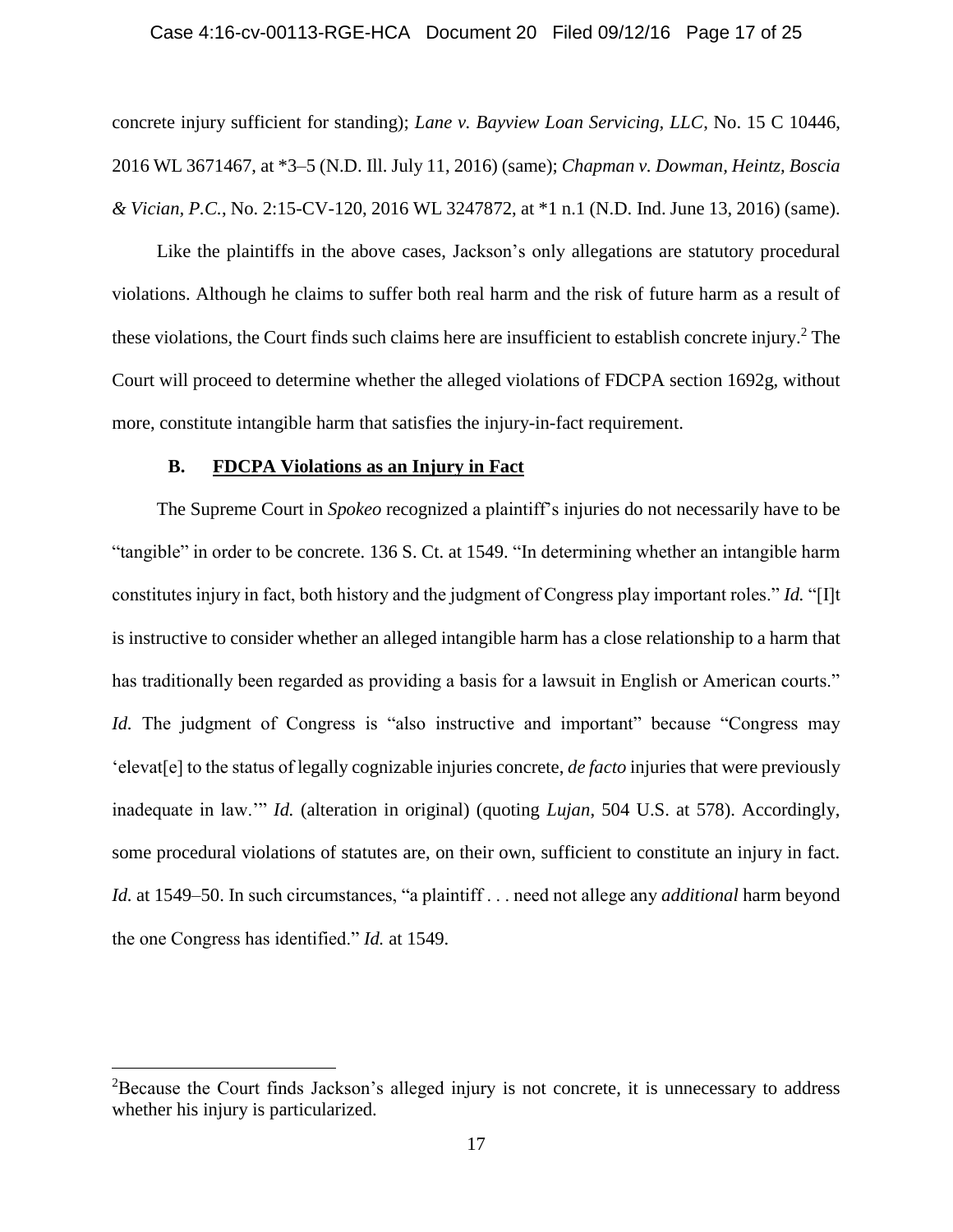### Case 4:16-cv-00113-RGE-HCA Document 20 Filed 09/12/16 Page 18 of 25

The *Spokeo* Court cited two cases as examples where a statutory procedural violation alone constitutes a concrete injury—*Federal Election Commission v. Akins*, 524 U.S. 11 (1998), and *Public Citizen v. Department of Justice*, 491 U.S. 440 (1989). *Spokeo*, 136 S. Ct. at 1549–50. At issue in *Akins* was whether an organization had to publicly disclose certain information under the Federal Election Campaign Act. 524 U.S. at 13–14. The Court noted the purpose of the Act is "to remedy any actual or perceived corruption of the political process" by, among other means, "impos[ing] extensive recordkeeping and disclosure requirements upon groups that fall within the Act's definition of a 'political committee.'" *Id.* at 14. The Court found the plaintiff voters' "inability to obtain information [about the organization's donors]" was a concrete and particular injury in fact. *Id.* at 21. In *Public Citizen*, various public interest groups sued the Department of Justice under the Federal Advisory Committee Act for failing to disclose the names of potential federal judicial nominees. 491 U.S. at 447. Addressing a challenge for lack of standing, the Court found "refusal to permit [the plaintiffs] to scrutinize the ABA Committee's activities to the extent [the Federal Advisory Committee Act] allows constitutes a sufficiently distinct injury to provide standing to sue." *Id.* at 449.

Jackson argues the injuries he suffered by being denied information under the FDCPA are analogous to the injuries in *Akins* and *Public Citizen*. ECF No. 10 at 18. He contends the Court in *Spokeo* held that "being denied access to information to which an individual is entitled by statute . . . is, on its own, sufficiently concrete." *Id.* Thus, Jackson argues a violation of the FDCPA's disclosure requirements alone is an intangible harm providing Article III standing. Jackson claims that "just like the invasion of rights to accurate information sufficed to support standing in *Public Citizen* . . . [and] *Akin*[*s*], so too does the invasion of the analogous right here support [his] standing to sue under the FDCPA." ECF No. 10 at 19. Jackson contends "the abusive debt collection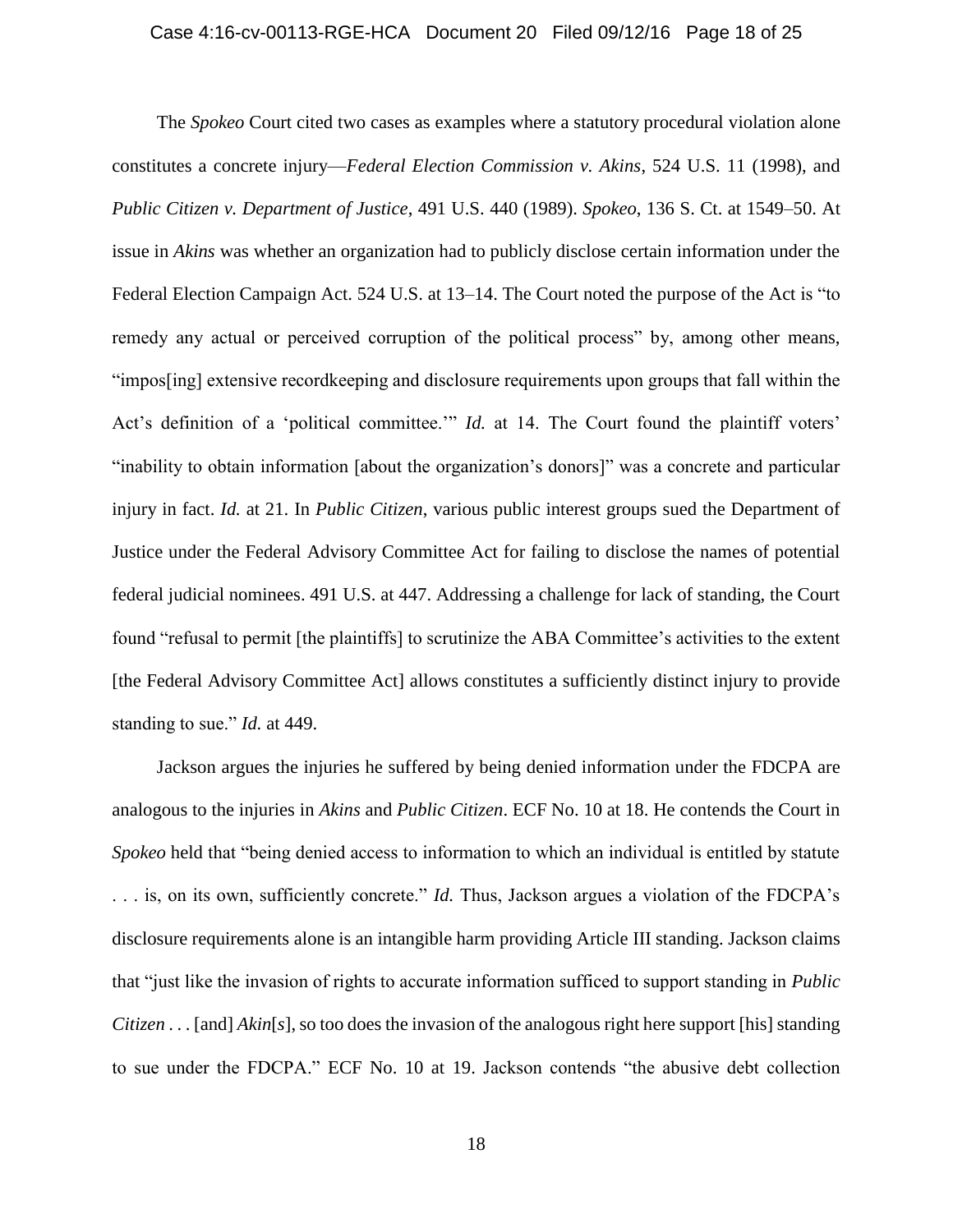# Case 4:16-cv-00113-RGE-HCA Document 20 Filed 09/12/16 Page 19 of 25

practices that Congress sought to curb by requiring debt collectors to accurately inform consumers of their rights under the statute resulted in real, concrete harm here." *Id.* at 20.

However, the procedural violations in *Akins* and *Public Citizen* were each considered an injury in fact because the violations were tied to a concrete harm, not merely because the plaintiffs were denied access to information. *See Spokeo*, 136 S. Ct. at 1449–50. In *Akins*, the failure to obtain information prevented the plaintiffs from "evaluat[ing] candidates for public office . . . [and] the role that [an organization]'s financial assistance might play in a specific election." 524 U.S. at 21. In *Public Citizen*, the failure to obtain information prevented the plaintiffs from "seek[ing] access to the ABA Committee's meetings and records in order to monitor its workings and participate more effectively in the judicial selection process." 491 U.S. at 449. Each injury was in essence the very harm the respective statutes were designed to prevent. *See Akins*, 524 U.S. at 14 ("[T]he [Federal Election Campaign Act] seeks to remedy any actual or perceived corruption of the political process."); *Public Citizen*, 491 U.S. at 446 ("[One] purpose [of the Federal Advisory Committee Act] was to ensure . . . that Congress and the public remain apprised of [new advisory committees'] existence, activities, and cost."). Accordingly, the plaintiffs in *Akins* and *Public Citizen* did not have to "allege any additional harm beyond the one Congress [] identified." *Spokeo*, 136 S. Ct. at 1549. Plaintiffs' denial of access to statutorily mandated information is not what made the procedural violations in those cases concrete. *See Spokeo*, 136 S. Ct. at 1550 (stating denial of information mandated by statute "may result in no harm" for standing purposes).

In addition to *Akins* and *Public Citizen*, Jackson points to *Havens Realty Corporation v. Coleman*, 455 U.S. 363 (1982). ECF No. 10 at 18. In *Havens Realty*, the plaintiffs brought claims against a landlord under the Fair Housing Act. 455 U.S. at 366–67. The plaintiffs alleged the landlord discriminated against current and prospective tenants based upon their race. *Id.* Two of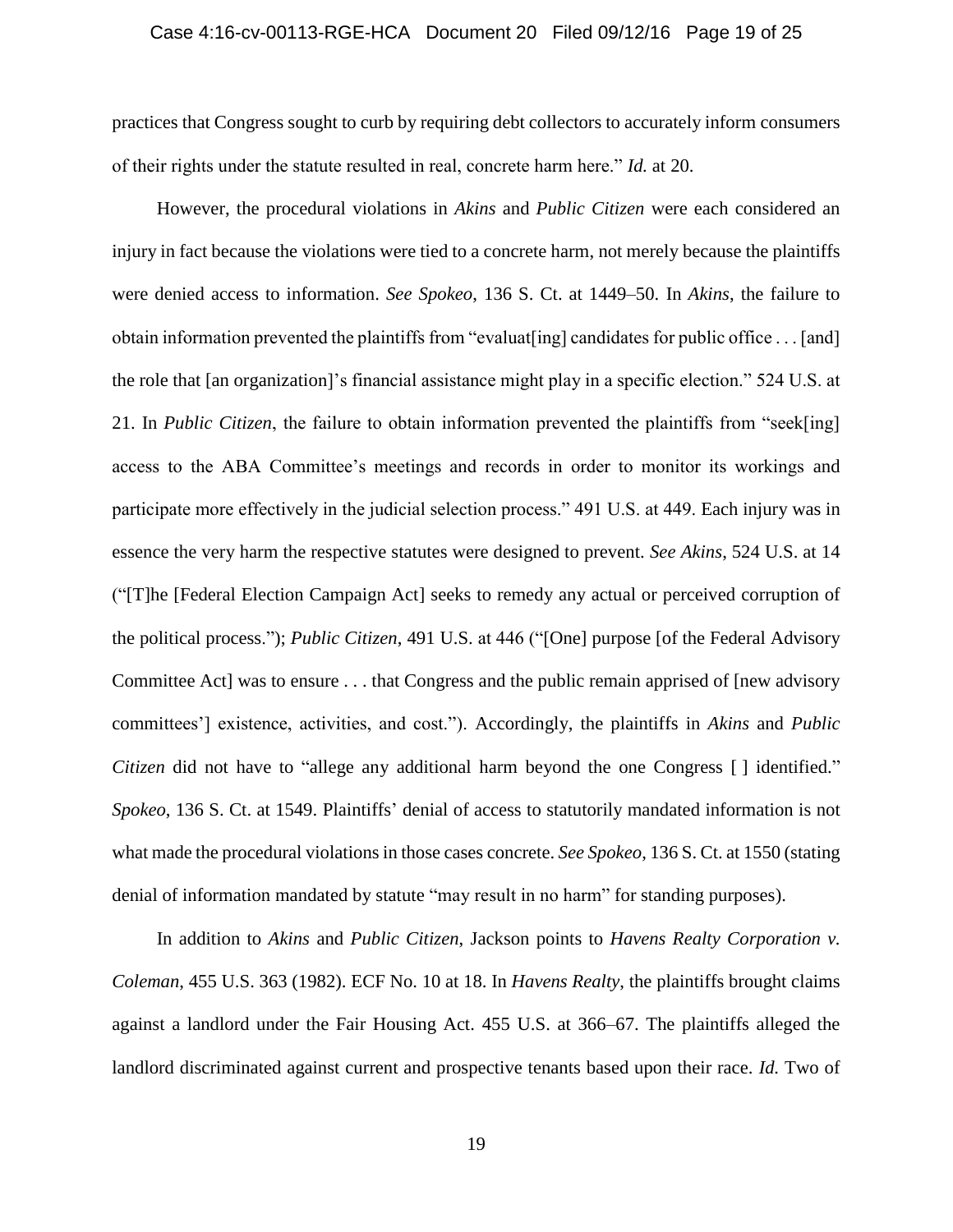# Case 4:16-cv-00113-RGE-HCA Document 20 Filed 09/12/16 Page 20 of 25

the plaintiffs were employees of a Virginia non-profit organization who acted as "tester plaintiffs." *Id.* at 368. The two plaintiffs, one Caucasian and one African-American, contacted the landlord multiple times about vacancies even though they were not actually interested in renting the units. *Id.* The two sued the landlord after receiving conflicting information. *Id.* The district court dismissed the claims of the two test plaintiffs for lack of standing, but the Fourth Circuit reversed. *Id.* at 369–70. On certiorari, the Supreme Court focused on the language of the Fair Housing Act, which "states that it is unlawful for an individual or firm covered by the Act '[t]o represent to *any person* because of race, color, religion, sex, or national origin that any dwelling is not available for inspection, sale, or rental when such dwelling is in fact so available.'" *Id.* at 373 (alteration in original) (quoting 42 U.S.C. § 3604(d)). The Court held "Congress has thus conferred on all 'persons' a legal right to truthful information about available housing." *Id.* The Court found the African-American test plaintiff had accordingly suffered an injury in fact. *Id.* at 373–74.

Like *Akins* and *Public Citizen*, the harm suffered by the plaintiff in *Havens Realty* was the harm Congress intended to curb when it passed the particular statutory provision at issue. *See Havens Realty*, 455 U.S. at 375 (finding the African-American plaintiff had standing to sue under the Fair Housing Act because he, unlike the Caucasian plaintiff, "allege[s] that he was a victim of a discriminatory misrepresentation"). Accordingly, the test plaintiff's intangible harm constituted a concrete injury. To determine whether Jackson's alleged FDCPA violations are by themselves sufficiently concrete to confer Article III standing, the Court must examine the provisions at issue and consider both the history of related harms in American and English courts, as well as Congress's judgment. *Spokeo*, 136 S. Ct. at 1549.

The purpose of the FDCPA is "to eliminate abusive debt collection practices by debt collectors." 15 U.S.C. § 1692(e). The statute seeks "to protect consumers from a host of unfair,

20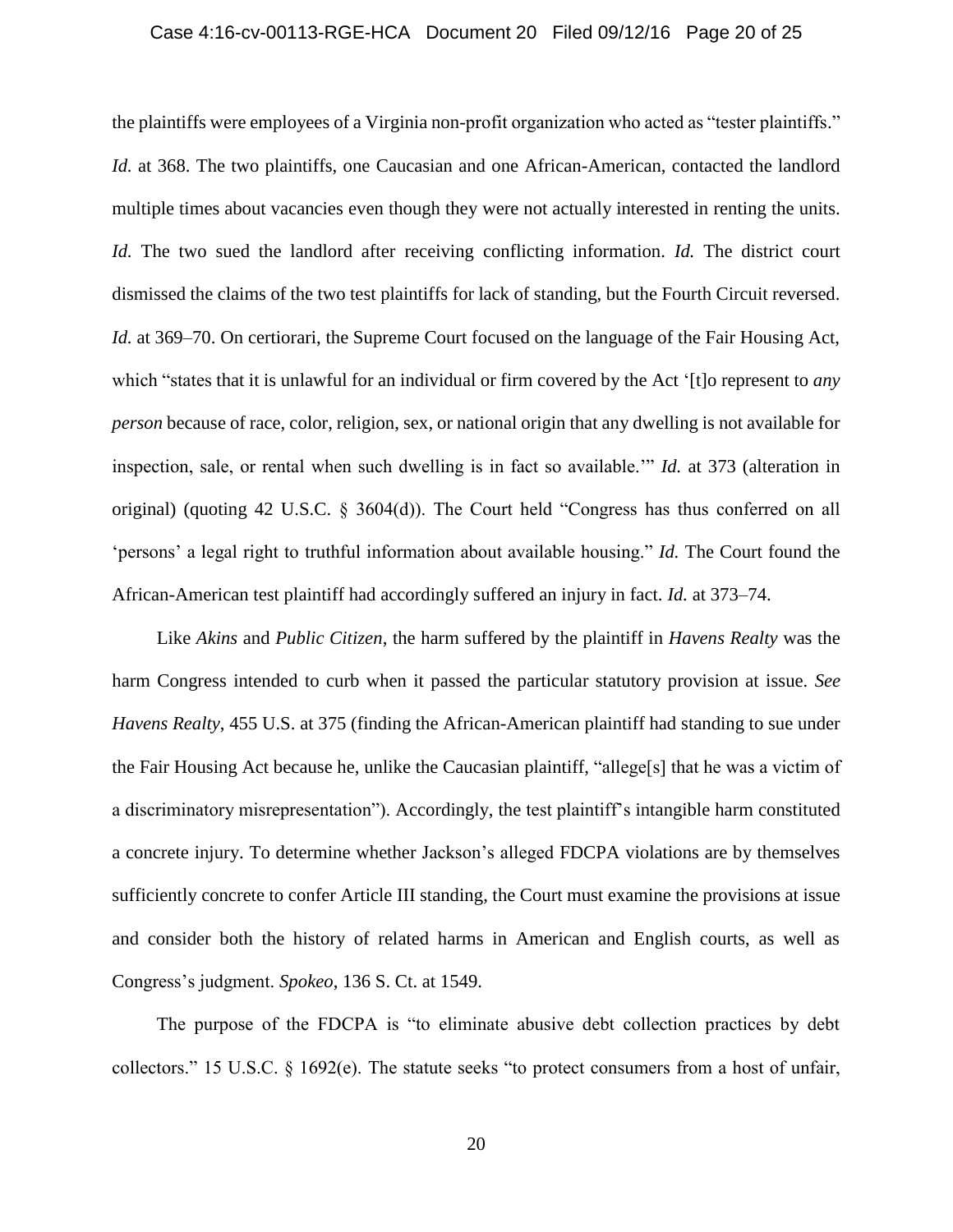### Case 4:16-cv-00113-RGE-HCA Document 20 Filed 09/12/16 Page 21 of 25

harassing, and deceptive debt collection practices." S. Rep. No. 95-382, at 1. Congress enacted the FDCPA to be "primarily self-enforcing," noting "consumers who have been subjected to collection abuses will be enforcing compliance." *Id.* at 5. Section 1692k creates civil liability for "any debt collector who fails to comply with any provision of this subchapter with respect to any person." 15 U.S.C. § 1692k. Congress plainly intended to elevate violations of the FDCPA "to the status of legally cognizable injuries." *Lujan*, 504 U.S. at 578. Furthermore, the harms resulting from abusive debt collection practices are closely related to harms that traditionally provided a basis for relief in American and English courts, such as fraud. *See S. Dev. Co. v. Silva*, 125 U.S. 247, 250 (1888) (defining the legal elements of a civil fraud); *Pasley v. Freeman* (1789) 100 Eng. Rep. 450 (K.B.) 450 ("A false affirmation, made by the defendant with intent to defraud the plaintiff, whereby the plaintiff receives damage, is the ground of an action upon the case in the nature of deceit."); Restatement (Second) of Torts § 525 (1977) (discussing fraudulent misrepresentation). Thus, the FDCPA created the substantive right for consumers to be free from debt collector abuse. To accomplish this goal, the statute mandates various procedures meant to decrease the risk of the above-mentioned injuries. On a general level, each of these procedures helps prevent abusive actions by debt collectors. But this does not mean their violation automatically amounts to the injury identified by Congress in the statute. *See Spokeo*, 136 S. Ct. at 1550 ("A violation of one of [a federal statute]'s procedural requirements *may* result in no harm." (emphasis added)).

Jackson alleges A&R violated the FDCPA's "validation of debts" provision. ECF No. 1 ¶¶ 43–56; 15 U.S.C. § 1692g. The provision's purpose is to "eliminate the recurring problem of debt collectors dunning the wrong person or attempting to collect debts which the consumer has already paid." S. Rep. No. 95-382, at 4. To prevent this, the provision vests consumers with the right to verify any debt they are alleged to owe, and contains various procedures for ensuring that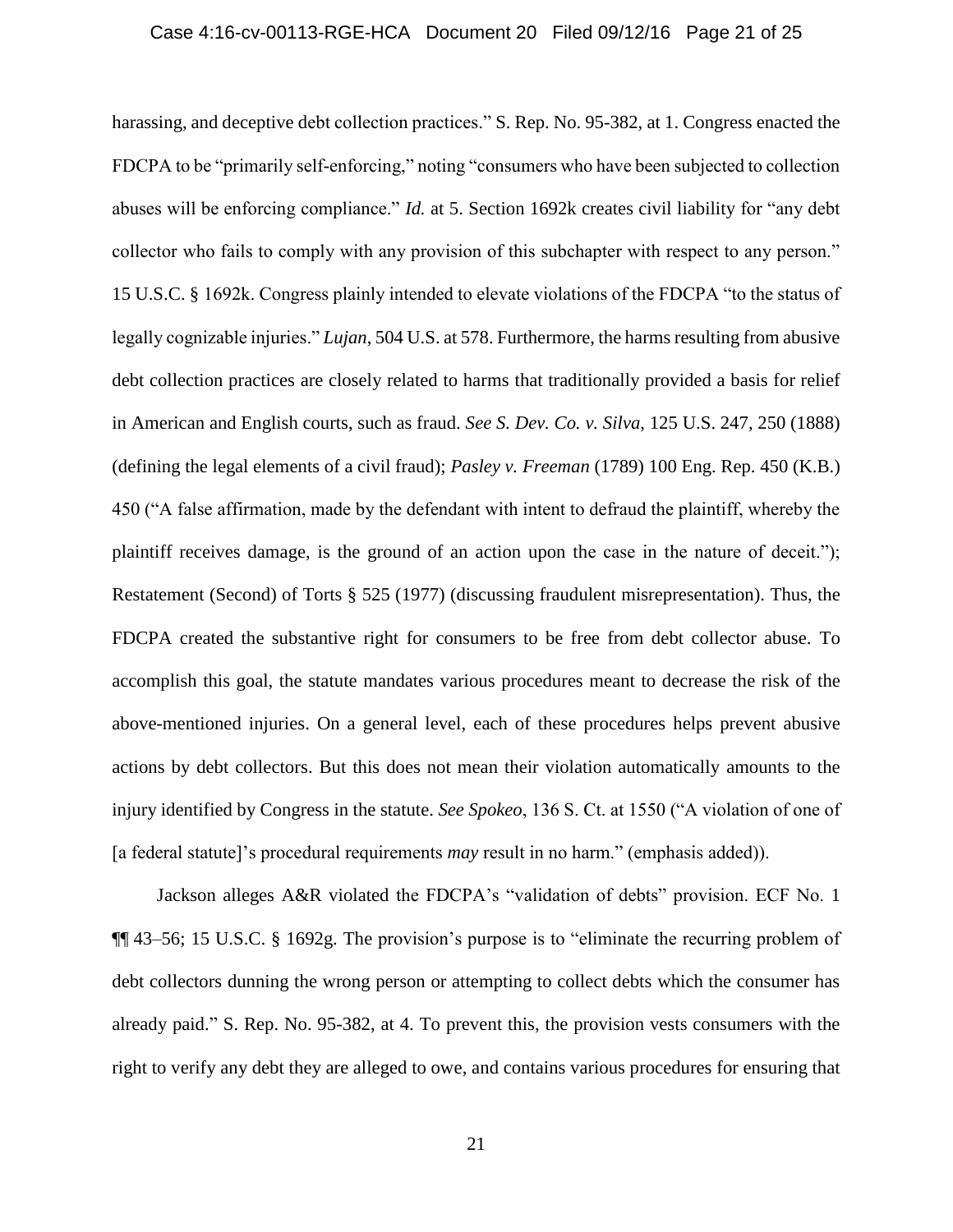right, including disclosure requirements for debt collectors. *See* 15 U.S.C. § 1692g(a), (b). A debt collector must provide a consumer, within five days after the initial communication between the consumer and the debt collector, a written notice containing:

(1) the amount of the debt; (2) the name of the creditor to whom the debt is owed; (3) a statement that unless the consumer, within thirty days after receipt of the notice, disputes the validity of the debt, or any portion thereof, the debt will be assumed to be valid by the debt collector; (4) a statement that if the consumer notifies the debt collector in writing within the thirty-day period that the debt, or any portion thereof, is disputed, the debt collector will obtain verification of the debt or a copy of a judgment against the consumer and a copy of such verification or judgment will be mailed to the consumer by the debt collector; and (5) a statement that, upon the consumer's written request within the thirty-day period, the debt collector will provide the consumer with the name and address of the original creditor, if different from the current creditor.

*Id.* § 1692g(a). In addition, the written notice cannot "overshadow or be inconsistent with [these disclosures]." *Id.* § 1692g(b). These requirements in sections 1692g(a) and (b) are procedural rights designed to decrease the risk of the injury identified by Congress in the FDCPA—abusive debt collection practices in the form of "dunning the wrong person or attempting to collect debts which the consumer has already paid." S. Rep. No. 95-382, at 4. Although violating these procedural rights may result in the harm identified by Congress, it does not result in such an injury on its own, unlike the procedural violations at issue in *Akins* and *Public Citizen*.

Furthermore, although the common law system traditionally provided redress for harms closely related to fraudulent or mistaken demands for payment, *see* Restatement (Second) of Torts § 525 (discussing fraudulent misrepresentation), the procedural harm of not receiving informational disclosures from a debt collector is not closely related to any traditional bases for relief. Thus, the Court finds a violation of FDCPA sections 1692g(a) and (b) does not, by itself, constitute an intangible harm that satisfies the injury-in-fact requirement. *See Spokeo*, 136 S. Ct. at 1549–50; *Summers v. Earth Island Inst.*, 555 U.S. 488, 496 (2009) ("[D]eprivation of a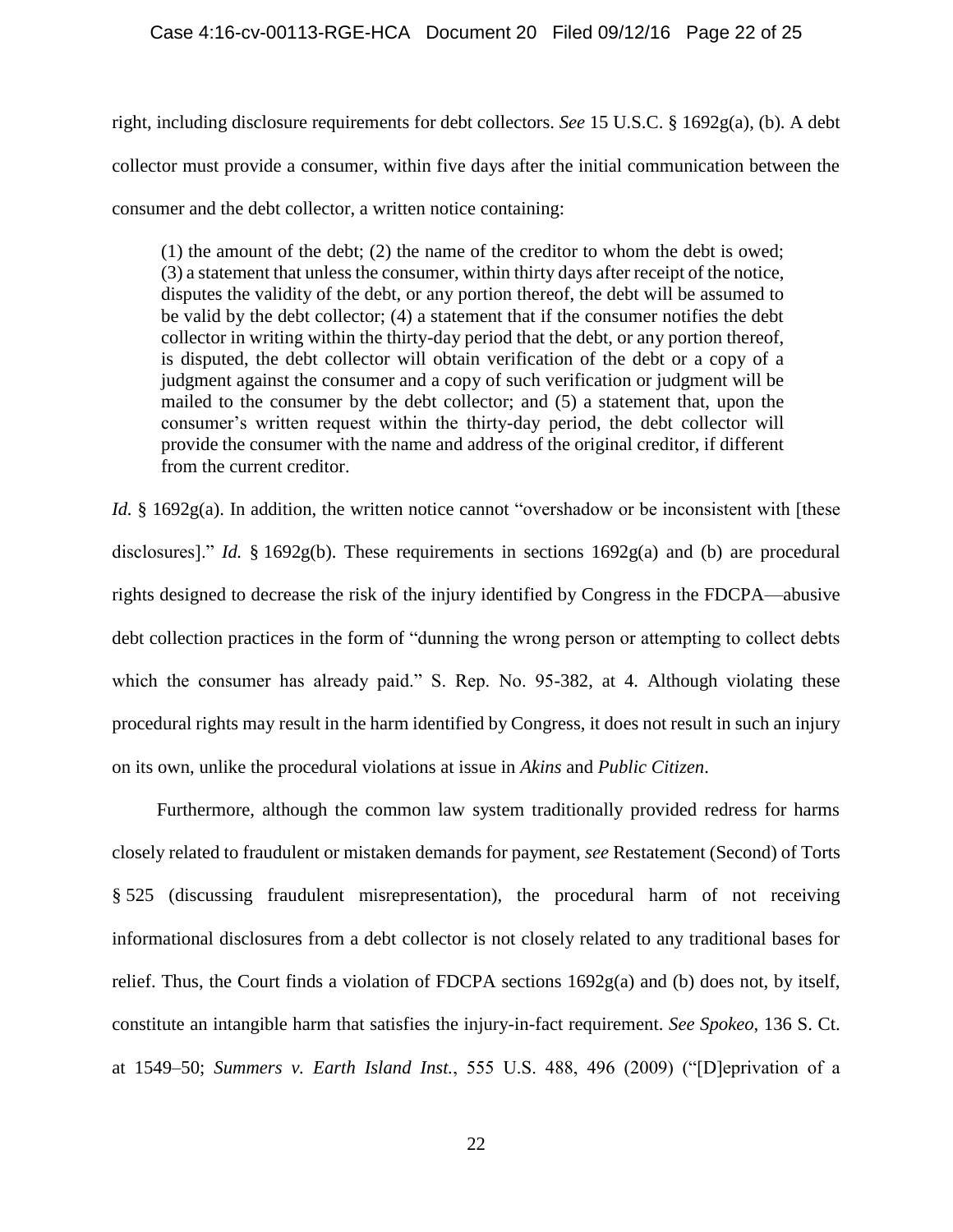# Case 4:16-cv-00113-RGE-HCA Document 20 Filed 09/12/16 Page 23 of 25

procedural right without some concrete interest that is affected by the deprivation—a procedural right *in vacuo*—is insufficient to create Article III standing."); *Hancock*, 2016 WL 3996710, at \*3 ("[T]he Supreme Court cautioned in *Spokeo* that some statutory violations could 'result in no harm,' even if they involved producing information in a way that violated the law." (quoting *Spokeo*, 136 S. Ct. at 1550)); *In re Nickelodeon Consumer Privacy Litig.*, No. 15-1441, 2016 WL 3513782, at \*8 (3d Cir. June 27, 2016) (alterations in original) ("What a plaintiff cannot do, according to the Court [in *Spokeo*], is treat a 'bare procedural violation . . . [that] may result in no harm' as an Article III injury-in-fact."); *Aranda v. Caribbean Cruise Line, Inc.*, No. 12 C 4069, 2016 WL 4439935, at \*5 (N.D. Ill. Aug. 23, 2016) ("The Supreme Court's point in *Spokeo* was not that a statutory violation cannot constitute a concrete injury, but rather that where the bare violation of a statute conferring a procedural right could cause a congressionally identified harm or material risk of harm and just as easily could not, it is not sufficient simply to allege that the statute at issue was violated."). *But see Church*, 2016 WL 3611543, at \*3 (finding a debt collector's failure to provide the disclosures mandated by section 1692g of the FDCPA alone constitutes a concrete injury sufficient for standing); *Lane*, 2016 WL 3671467, at \*3–5 (same); *Chapman*, 2016 WL 3247872, at  $*1$  n.1 (same).

While the Court finds bare procedural violations of FDCPA sections  $1692g(a)$  and (b) do not amount to a concrete injury, it recognizes that violations of other FDCPA provisions may be sufficient on their own to constitute an Article III injury in fact. *See, e.g.*, *Bernal v. NRA Grp., LLC*, No. 16 C 1904, 2016 WL 4530321, at \*4–5 (N.D. Ill. Aug. 30, 2016) (finding alleged violations of section 1692e, which prohibits "any false, deceptive, or misleading representation or means in connection with the collection of any debt," and section 1692f, which prohibits "unfair or unconscionable means to collect or attempt to collect any debt," constitute a concrete injury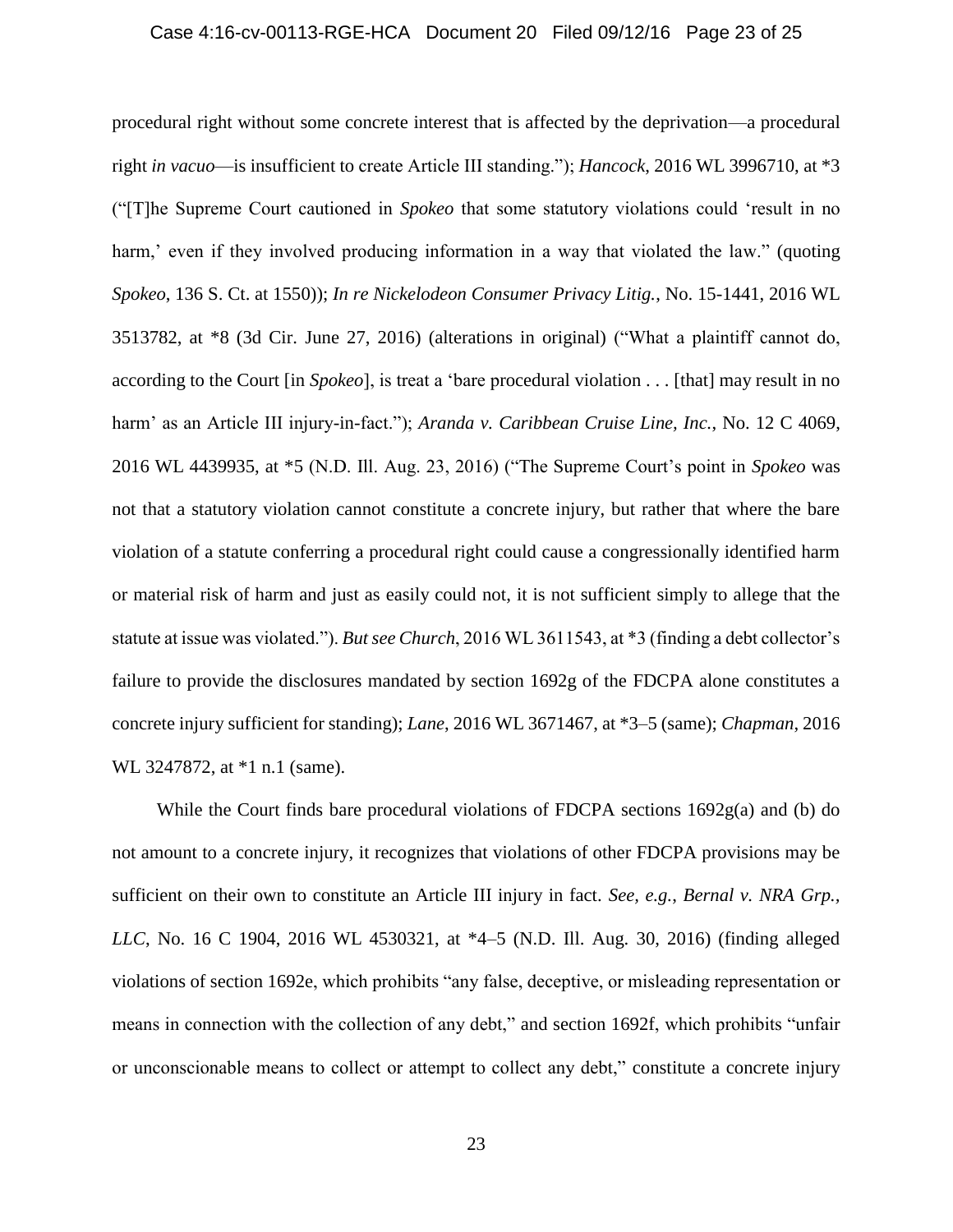### Case 4:16-cv-00113-RGE-HCA Document 20 Filed 09/12/16 Page 24 of 25

sufficient for Article III standing (quoting 15 U.S.C. §§ 1692e, 1692f)); *Sayles v. Advanced Recovery Sys., Inc.*, No. 3:14-cv-911, 2016 WL 4522822, at \*2–3 (S.D. Miss. Aug. 26, 2016) (finding an alleged violation of section 1692e(8), "which prohibits 'communicating or threatening to communicate to any person credit information which is known or which should be known to be false, including the failure to communicate that a disputed debt is disputed," represents a concrete injury (quoting 15 U.S.C. § 1692e(8))); *Quinn v. Specialized Loan Servicing*, No. 16 C 2021, 2016 WL 4264967, at \*3–5 (N.D. Ill. Aug. 11, 2016) (alterations in original) (finding an alleged violation of section 1692e(10), "which prohibits '[t]he use of any false representation or deceptive means to collect or attempt to collect any debt or to obtain information concerning a consumer,'" and section 1692e(11), "which requires debt collectors 'to disclose in the initial written communication with the consumer . . . that the debt collector is attempting to collect a debt and that any information obtained will be used for that purpose,'" is a concrete injury (quoting 15 U.S.C. §§ 1692e(10)–(11))). The Court's holding is confined to the context of this case and the disclosure requirements in section 1692g of the FDCPA; it does not express judgment on whether a violation of any other FDCPA provision constitutes an injury in fact sufficient for Article III standing.

### **V. CONCLUSION**

Violations of the FDCPA disclosure requirements in section 1692g may result in concrete injuries. However, Jackson alleges no such injury. Instead, his only alleged injury is that A&R did not make the correct disclosures mandated by section 1692g. Such a bare procedural violation alone does not constitute an intangible harm that satisfies the injury-in-fact requirement. Without further alleging a concrete and particularized injury as a result of the FDCPA violations, Jackson's claims are insufficient for Article III standing. Consequently, his class-action complaint is